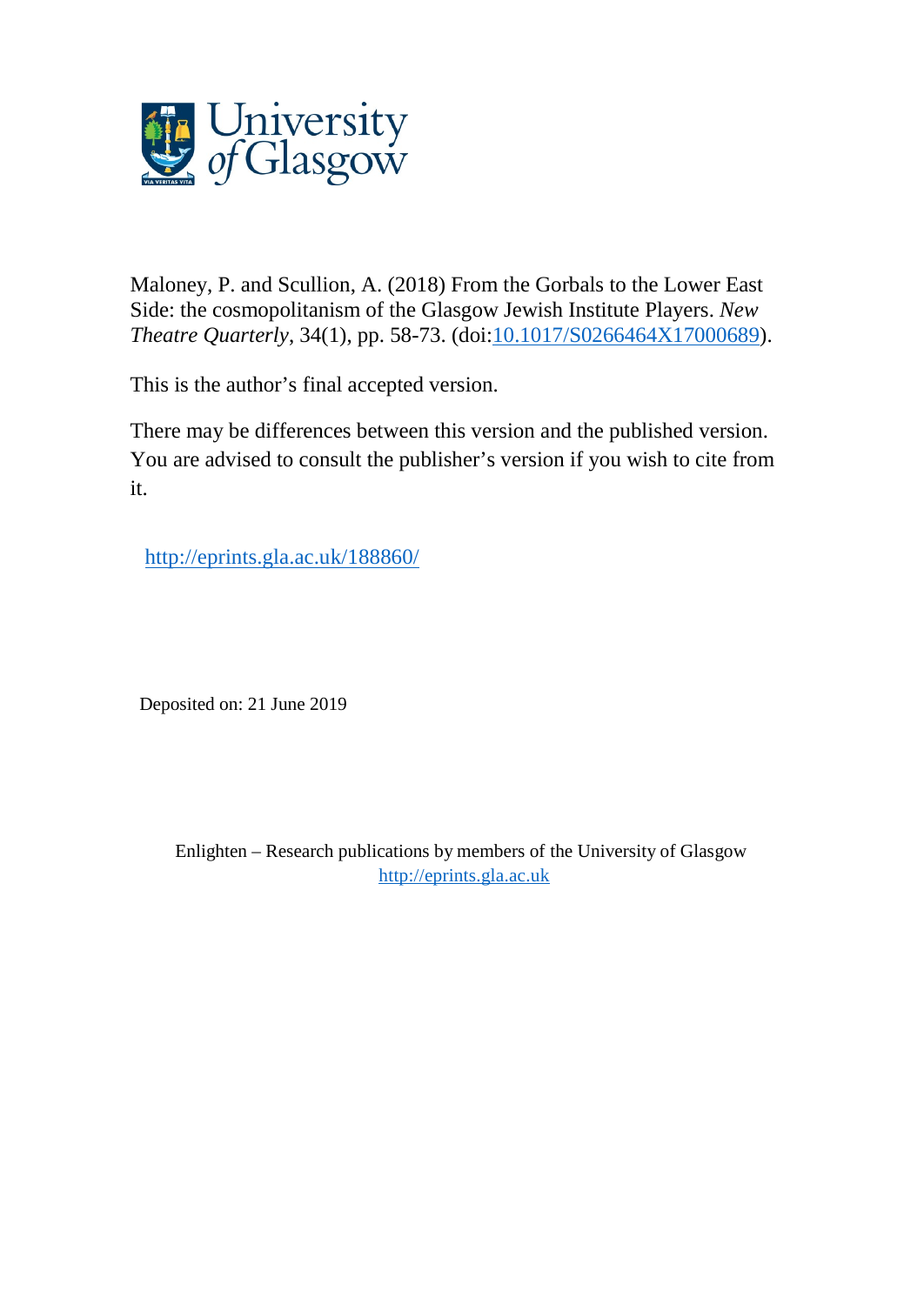# **From the Gorbals to the Lower East Side: the cosmopolitanism of the Glasgow Jewish Institute Players**

Paul Maloney and Adrienne Scullion

In December 1945 a non-professional, community theatre group in Glasgow gave the first British performances of *Morning Star*, a play by the New York playwright Sylvia Regan. Following the fortunes of a Jewish family in New York's Lower East Side from 1910 to 1931, *Morning Star* was first produced on Broadway in 1940, where it was considered a flop, having run for only ten weeks. In contrast, the Glasgow performances were popular and critically well received. As news of their success reached her in New York, Regan wrote to David Lewis, the secretary of the Glaswegian group, to send her congratulations:

Miss Margaret Sherman of the Dramatist's [sic] Play Service has forwarded to me your recent letter to her, together with the photographs of your Institute's production of *Morning Star*, and a newspaper review of the play. I can't tell you how delighted I was to have them. I gather it was a beautiful production, and I'm very gratified.<sup>[1](#page-17-0)</sup>

Introducing herself and her career to date – she had recently been working for Twentieth Century Fox Films and was now writing a musical comedy – Regan pointed out that the music for her current project had been composed by her husband, Abraham Ellstein, the composer of the two songs featured in *Morning Star*, 'whose name may be known by some in your club, for it is a well-known name in Jewish music. This is his first venture in the English field, but he has appeared in Glasgow many times in the past as composer, and conductor for Molly Picon, at your Empire Theatre.' From the austerity of post-war Scotland, Regan's easy references to the Empire, Glasgow's major variety theatre, her songwriter husband Abe Ellstein, and, above all, to Molly Picon, the great star of the American Jewish stage, who had played the leading role of Becky Felderman in the play's Broadway premiere, must have made for an instant rapport, shrinking the distance between Scotland and New York.

This essay is all about that distance and how the new, socially progressive plays of mid-century New York helped shape a modern Scottish theatre and a modern Scottish cultural identity. Superficially, the paper highlights the growing impression that, from a Scottish Jewish perspective, acutely conscious in the late 1940s of its place in the wider Jewish diaspora, the transatlantic divide that separated Glasgow and New York had never felt so negotiable. More significantly, it sees that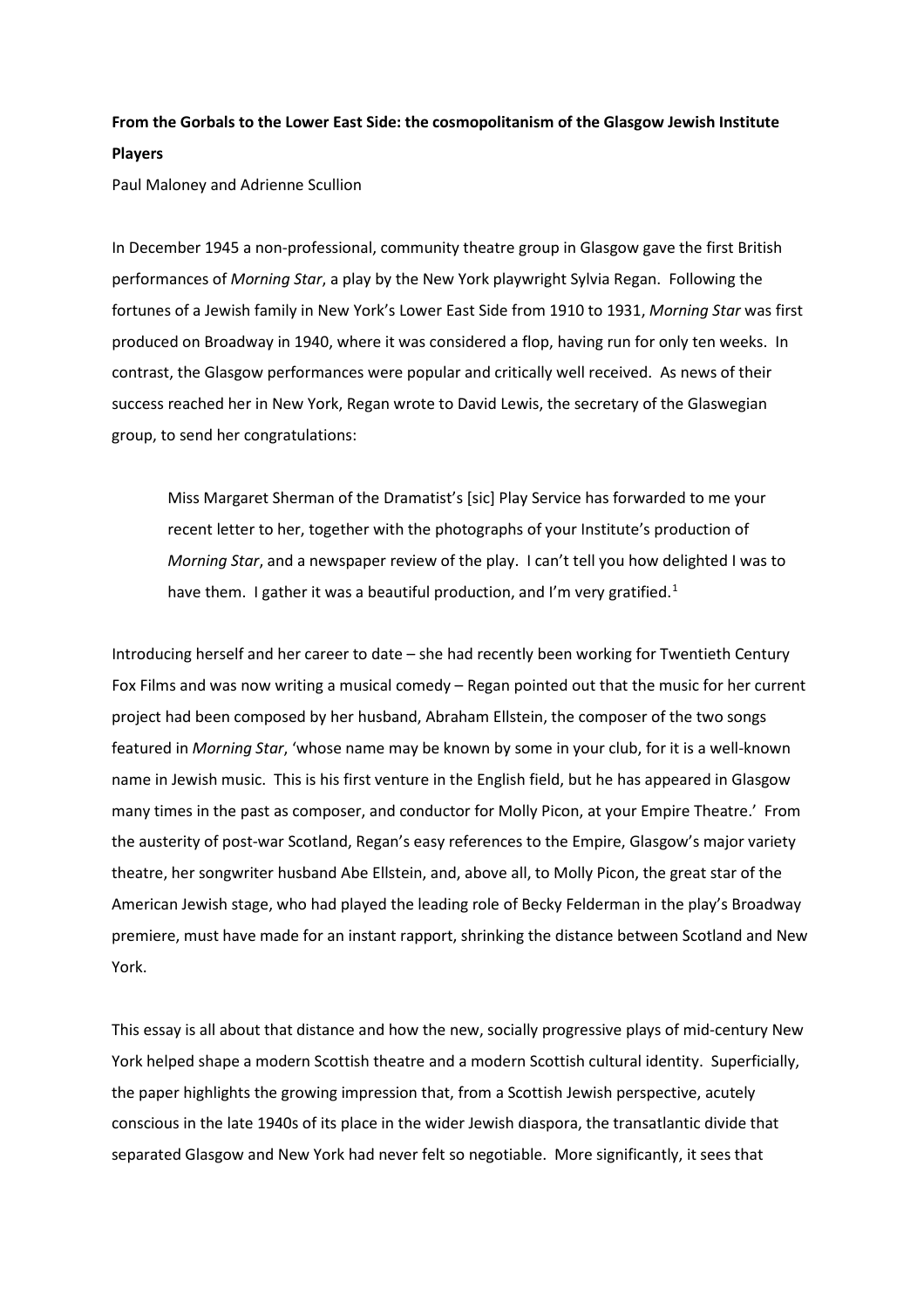negotiation worked out through cultural production and, specifically, in the production choices of a theatre company, the Glasgow Jewish Institute Players (GJIP), led by and consisting of first and second generation immigrants.

Why does this matter? The transatlantic focus of the Players' work is significant because it marks the culmination of these theatre makers' use of a diverse repertoire as a means of exploring the different facets and possibilities of their immigrant identity. The committed cosmopolitanism of the group's choice of plays, which explored Jewish identity, history and heritage, while also confronting the realities – political and social – of what it meant to be Jewish in modern Britain and Scotland, is significant because it offers a new model of community theatre as culturally nuanced and repertoiredriven. Arguably part of a general cultural discourse around a preferred, and even mythologised broadly-left national identity, Scottish theatre in the mid-twentieth century has been characterised as populist, working class and politically driven, epitomised by the socialism of Glasgow Unity Theatre, of which the GJIP became a part. Here, we want to argue that a focus on the immigrant-led GJIP offers an alternative model of a theatre that focused on social and cultural identity, rather than class, and was eclectic, culturally cosmopolitan and repertoire-driven. In short, in highlighting the American and international repertoire of GJIP, we propose a new lens for modern Scottish theatre, unsettling some of the dominant – though, of course, still essential – narratives of class described, developed and championed by John Hill, Douglas Allen and others.<sup>[2](#page-17-1)</sup>

This essay will, therefore, focus on the GJIP's contacts with American Jewish writers and the particular attraction and utility of their plays for Glasgow theatre makers and audiences in the 1940s and 1950s. Building on its examination of the diasporic links between Glasgow and New York, we will go on to use the example of *Morning Star* to explore briefly how the performance histories of plays could mirror wider development, both within Jewish immigrant communities and in their stage representations, in ways that serve to highlight the connections between New York, Glasgow and London. In the context of western societies' contemporary fear and mistrust of immigrants, this story of a previous experience of mass migration offers an important lesson of cultural integration and influence. The members of GJIP were young people who used culture – specifically theatre – to share an understanding of cultural diversity for the wider community. These first- and secondgeneration immigrants to Scotland found creative and radical ways to make visible their own lived experienced and the experience of oppressed and marginalised communities here, elsewhere in Europe and beyond. This essay reasserts this internationalism as a key trope in the formation of a modern Scottish theatre.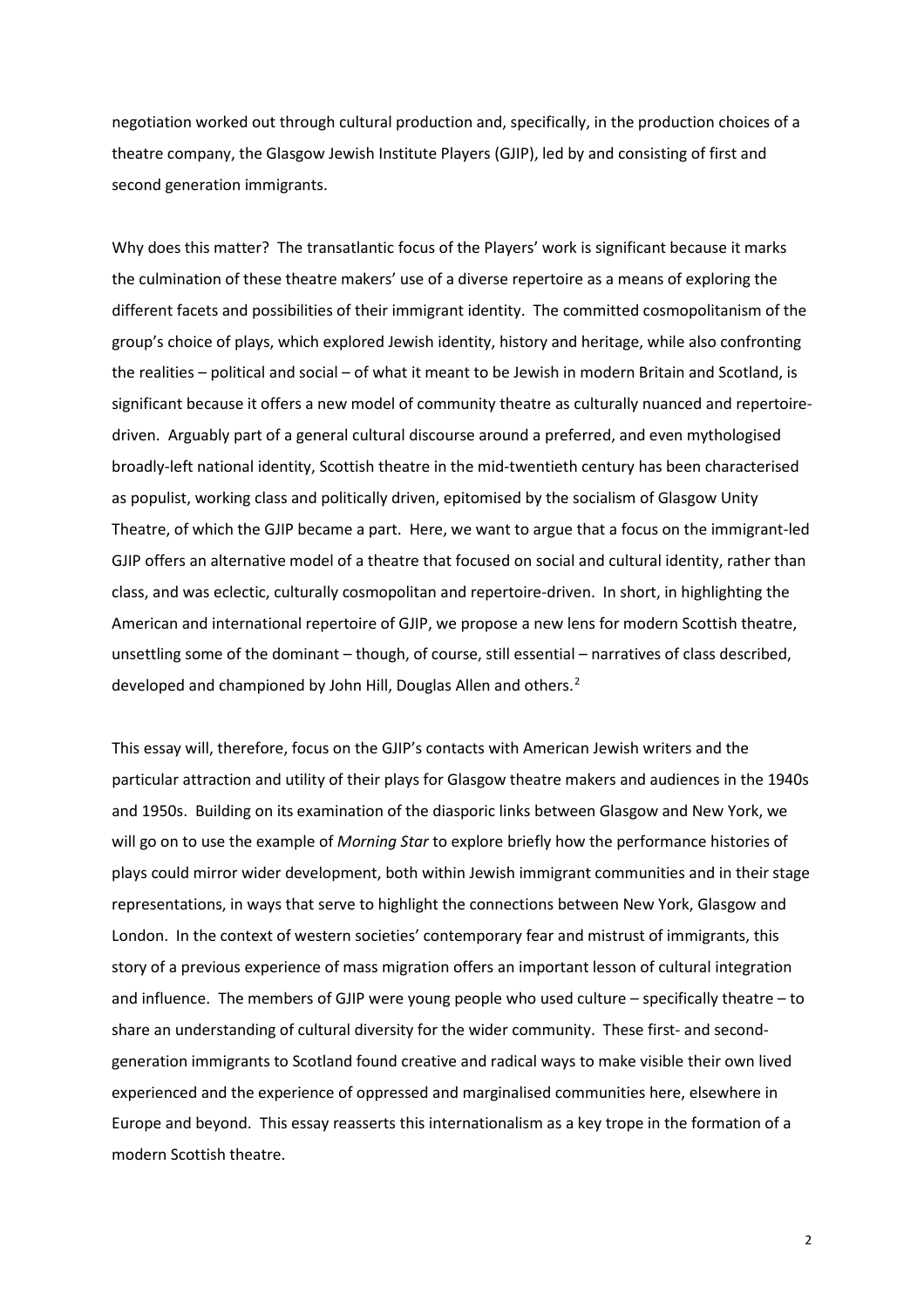## **The Correspondence of Greenbaum and Regan**

The Glasgow Jewish Institute Players, the company that produced *Morning Star*, was a remarkable community theatre group active from around 1936 to 1962. Highly innovative, the Players not only established an ambitious new model for non-professional theatre in Scotland but, as we propose, also helped redefine the identities and self-image of Jewish immigrant communities seeking to rationalise their place in British society during the inter- and post-war periods.

The group's founder and leader was Avrom Greenbaum (1903-1963), an inspirational director and playwright who, whilst always an amateur himself, played a vital role in the formation of a modern, professional theatre industry in Scotland. Greenbaum's background was typical of Glasgow's 14,000-strong Jewish immigrant community. Born in Isbitzer in Poland, he was one of five children of parents who came to Scotland when he was small. The family was intensely musical and, despite leaving school at fourteen to work in his father's tailoring business, Greenbaum continued his keen interest in theatre, literature and the arts, teaching himself to read in several languages. The GJIP was formed to take *The Bread of Affliction*, his own play about a family caught up in anti-Jewish pogroms in the Ukraine, to the popular and prestigious Scottish Community Drama Association competition, where it came second.<sup>[3](#page-17-2)</sup> Immediately picked up by other theatre groups, it was widely performed and published in the contemporary anthology, *The Best One-Act Plays of 1937.*[4](#page-17-3) 

Following their initial exchange of letters, Greenbaum began a warm correspondence with Sylvia Regan that lasted for many years, spanning a period in which GJIP increasingly focused on producing plays by the new generation of American Jewish writers, many in British or Scottish premieres. Although only one side of the correspondence survives – Regan's letters to Avrom Greenbaum are in the Scottish Theatre Archive in Glasgow University Library<sup>[5](#page-17-4)</sup> – they are packed with opinions and gossip on plays and the current state of theatre, giving a vivid impression of the pair's conversations. They are a modest but revealing primary source for understanding mid-century theatre in both the UK and USA.

Sylvia Regan herself (1908-2003) was born in New York and trained and worked as an actress on Broadway and in public relations for Orson Welles' Mercury Theatre, before turning to writing. A jobbing screenwriter and playwright, she knew all the leading American dramatists of the 1940s and 1950s – she was, for example, a childhood friend of Clifford Odets – and her letters offered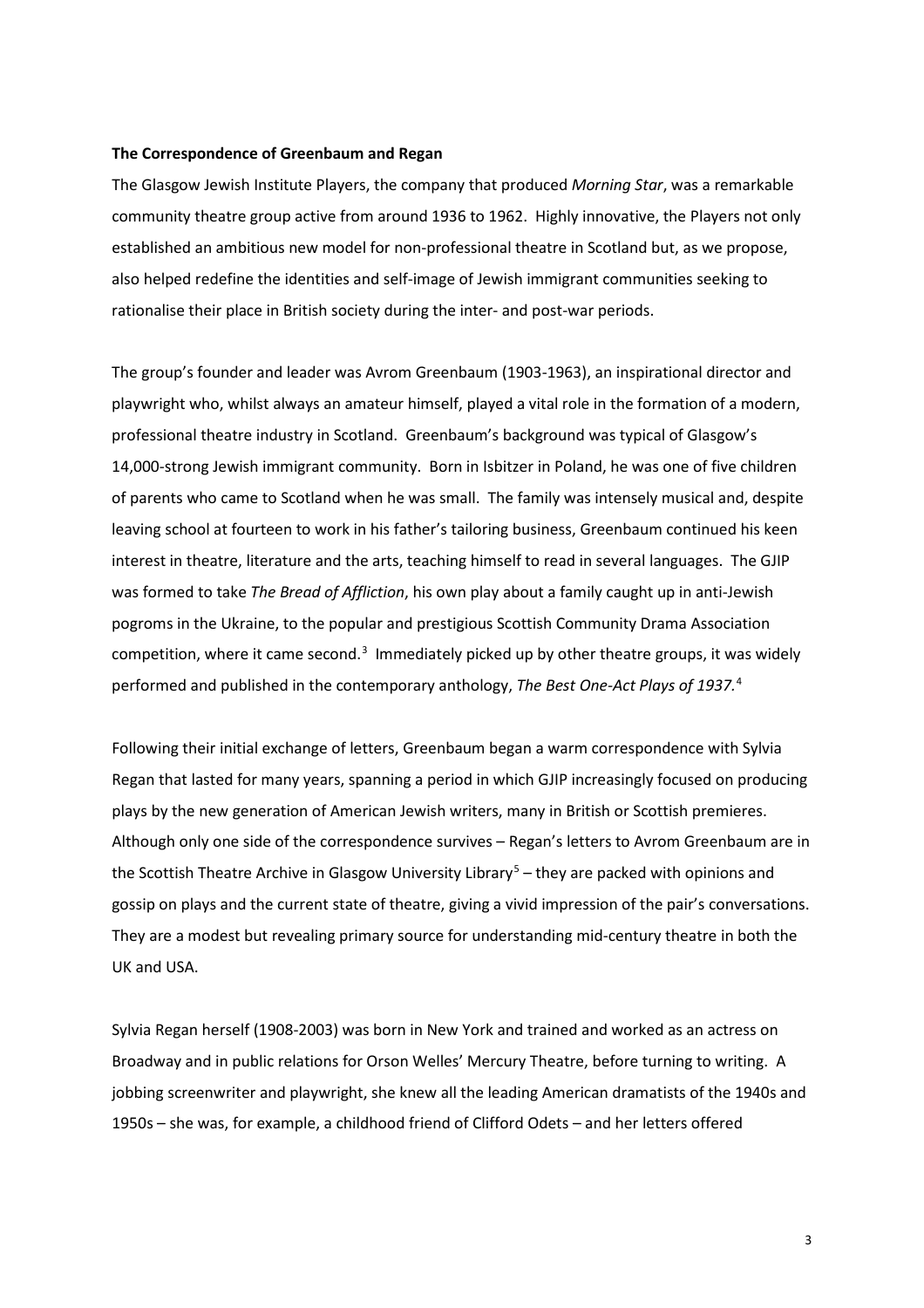Greenbaum – and, now, the modern historian – a window onto the New York theatre world of the time.

While Greenbaum was an amateur theatre maker throughout his life, Regan's letters show the relationship as very much one of equals, born of a shared passion for theatre: Greenbaum offered detailed criticism of Regan's plays and shared his ideas for choices of repertoire, while Regan combined discussion of her writing and career with the latest New York theatre gossip. Although her letters cover a range of topical preoccupations – from the stifling impact of the American system of play production on new writing to concerns over the Hollywood Ten and the effect of the blacklist<sup>[6](#page-17-5)</sup> – Regan's high regard for Greenbaum's critical abilities is very evident. She writes of 'how much pleasure it gives me to be able to discuss the play [*Morning Star*] with someone who at this point knows it better than I do'<sup>7</sup>, and suggests that he might consider making a professional career in theatre:

I enjoyed your last letter so much. Digging as you do to the very roots for interpretation of a play gives you something so much over the average play director that I'm tempted to use some persuasion that you go into the theatre professionally. I'm sure you've thought about this a great deal, and come to your own conclusions about sacrificing security for a 'fling' in this direction. However, from what David [Lewis] has told me about you, and from your two letters to me, I am so impressed by your obvious talents, that I cannot help putting my 'oar' in. You certainly 'belong' to the theatre.<sup>[8](#page-17-7)</sup>

Regan repeated the suggestion in 1949 when discussing plans for a forthcoming London production of *Morning Star* at the Embassy Theatre, with a view to a possible West End transfer:

Now, Avrom, when first this was broached to me it occurred to me that you would be the only one in Great Britain to stage the play for them. Who knows this play better than you?... You say you could not get away, but certainly three or four weeks is not such a very long time, is it? Could not arrangements be made to make this possible? Since I must answer [Oscar] Lewenstein's letter anyway, I shall make this suggestion. Mainly my reasons are selfish of course. I should feel so very optimistic about the outcome if you were to stage the play. However, don't you think this would be good for you too? I do. Hell, we've never met, but I have by this time formed very definite opinions of your talents, intelligence etc., etc. -A long time ago I wrote you a long letter about spreading your wings, and one of the things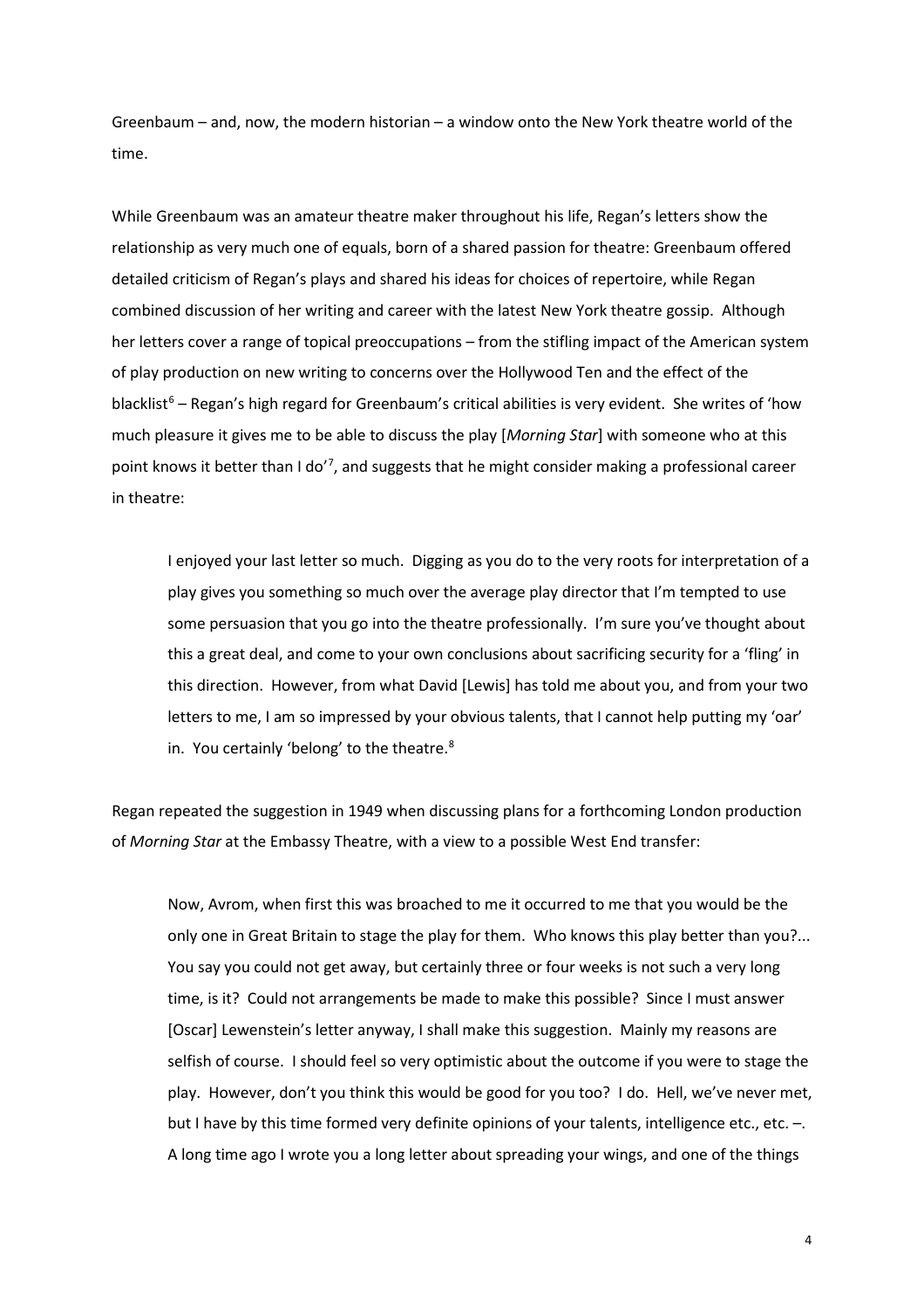you ought to do, if it can be worked out at all, is come down to London and stage a play there. I just hope that it is not too late for you to do this production.<sup>[9](#page-17-8)</sup>

Greenbaum evidently declined or prevaricated, choosing to remain in Glasgow with his family and their tailoring business. One of the reasons for his reluctance may have lain in the nature of the GJIP as a close-knit community and family group: indeed, for Greenbaum this was literally the case. The group's leading actress, Ida Schuster, was the sister of his [Greenbaum's] wife, Ray. Schuster's brother Leon was production manager for GJIP and, later, Glasgow Unity Theatre. Greenbaum's sister, Hilda, married Sam (later known as Samm) Hankin, one of the Players' leading character actors, whose brother, Harry Hankin, was another of the group's lead performers. In addition, Greenbaum's brother, Ben, was the pianist and music director for several productions and his niece, Edna Green, also played leading roles. Within the crucible of GJIP, these close ties reflect the shared cultural perspectives of an immigrant community, reaching out to new networks from a close core of common, shared values. Whilst some, not least Ida Schuster<sup>[10](#page-17-9)</sup>, went on to have significant careers in professional theatre, for Greenbaum the Players was a model of collaborative community theatre making and a model of family and community engagement and participation, to which his pedagogic gifts and temperament were particularly suited and to which a professional career may have been anathema.

#### **The Glasgow Jewish Institute Players**

Greenbaum's group of amateur theatre makers took its name from the Glasgow Jewish Institute, a large building next to the synagogue in South Portland Street on the south side of Glasgow that was, in the 1930s, the social hub of the city's Jewish community. Formed in 1936, by 1940, and in the context of stringencies arising from World War II, GJIP had become one of the five left-leaning Glasgow groups that combined to form Glasgow Unity Theatre. It was a measure of Greenbaum's rising reputation that he was one of the new company's three producers.<sup>[11](#page-18-0)</sup>

The GJIP was important for Scottish theatre on several counts. Firstly, it set a new benchmark for Scottish community theatre, through high production standards that were the result of Greenbaum's distinctive working methods that included: extended rehearsal periods and detailed character-based work with his actors, which produced strong performances from performers with little previous acting experience; the integral use of music in his productions; and, close working collaborations with fine artists such as Joseph Ancill, Bet Low and Tom Macdonald, which led to a series of visually striking productions. The second distinctive aspect was the group's ambitious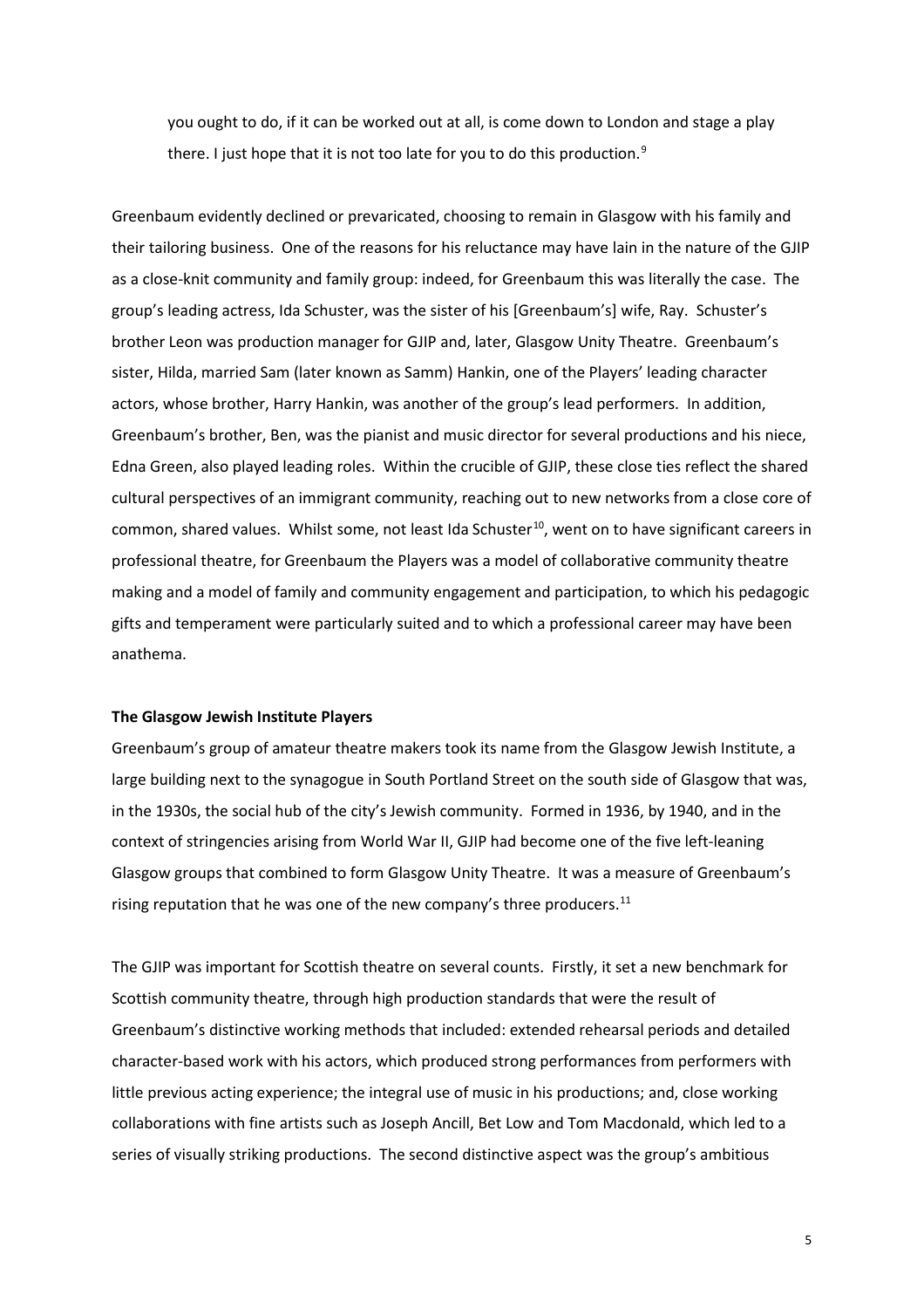repertoire, which reflected and explored different facets of immigrant identity, from plays exploring Jewish culture and history, such as Noah Elstein's *Israel in the Kitchen* and S Ansky's mystical Jewish classic *The Dybbuk*, to anti-fascist propaganda intended to counter the threat of Mosley's blackshirts, including pieces like Michael Goldberg's new masque *Hymn without Praise* (subtitled 'A Modern Masque with Music in Six Phases') and Ben Hecht's *Battle of the Warsaw Ghetto[12](#page-18-1)*, to European and modern classics, including challenging full-length dramas like Lope de Vega's *Fuente Ovejuna* and Garcia Lorca's *Blood Wedding*.

This repertoire explored different facets of Scottish Jewish identity, some looking backwards to Eastern European origins, some examining what it meant to be Jewish immigrants in modern British and Scottish society, and some presenting the works of American Jewish writers such as Clifford Odets, Irwin Shaw, Arthur Laurents, Arthur Miller and Sylvia Regan herself, that continued the diasporic journey across the Atlantic. It is the meanings and influences of this key aspect of the postwar development of the Players' repertoire that concerns this essay. Often presented in Scottish, British or even European premieres, this is a repertoire that brings together many of the themes that marked out Scottish Jewish identity: specific Jewish cultural references (both linguistic and thematic), narratives of anti-fascism, the shared experience of immigration, an emphasis on social justice and a progressive ideology, together with the performing legacy of Yiddish theatre.<sup>[13](#page-18-2)</sup>

Writing on American Jewish theatre, and arguing for its inclusion in the Jewish literary tradition, Ellen Schiff makes the case for the authenticity of Jewish writing in non-exclusively Jewish languages, suggesting that to question its contribution 'undervalues the very symbiosis that animates Diaspora creativity', and sees these works as 'reflections of every dimension of Jewish identity and Jewish life in pluralistic societies'. She adds: 'What more appropriate medium can there be to express the dominant theme of modern Jewish creativity – the imperatives and challenges of dual identity – than the idiom of those countries where Jews live?' $14$  By examining the appeal of these American Jewish plays for Scottish Jewish theatre makers, we can suggest that a key part of the attraction lay in the shared cultural and religious identities and the experience of immigration that the communities depicted shared. By understanding a bit more about this repertoire in Scotland we can, perhaps, also say something new about the formation of an international perspective in Scottish theatre and something more about the formation of indigenous and diasporic identities in the post-war period.

#### **The Players' Repertoire of American Jewish Plays**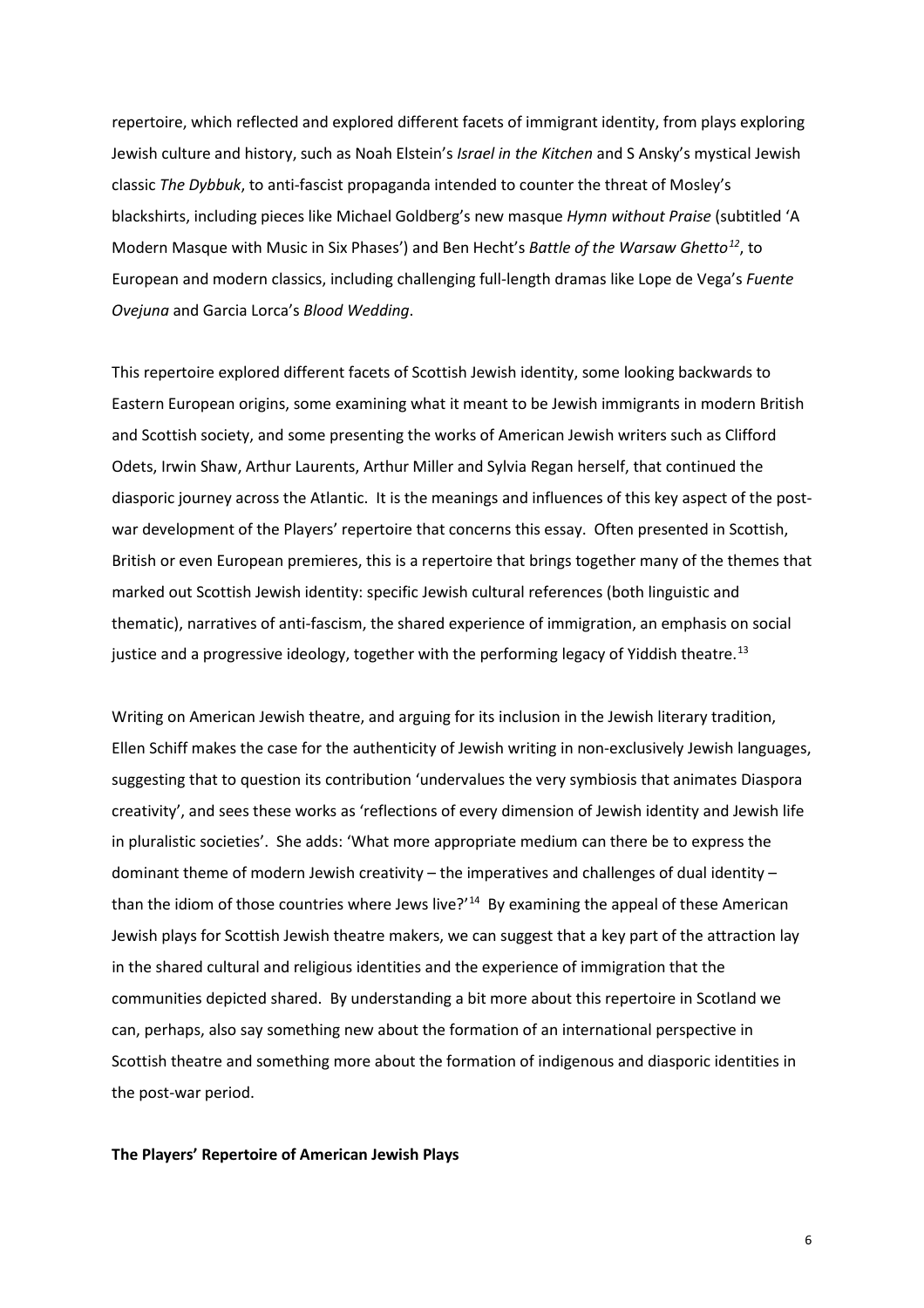The appeal of these American plays to GJIP is epitomised by two of their most successful productions: Clifford Odets's *Awake and Sing!* is set in the Bronx in the 1930s; and, Sylvia Regan's *Morning Star* follows a Lower East Side family from 1910 to 1931, through domestic tragedy and wartime loss. The two productions were amongst the Glasgow company's most successful: *Awake and Sing!* was first produced in December 1940, firstly by the Players themselves, and then, the next month, as part of the launch of Glasgow Unity Theatre, while *Morning Star* became the Players' signature piece. Both plays portray Jewish immigrants in a new and multicultural city. While both seek to show the reality of that immigrant life, and feature formidable Jewish matriarchs, Odets's is a bleaker, more unrelenting vision, in which poverty and economic necessity results in characters who are broken and defeated. For all her 'Yiddishe mama' appeal, *Awake and Sing!*'s Bessie Berger is as hard as nails, so ground down and desensitised by poverty that she will do anything to preserve the family's economic interests. Accused of trying to appropriate her son's inheritance, she is unrepentant: she has worked all her life and never had anything for herself, dreaming is all very well but, as she puts it, 'here without a dollar you don't look the world in the eye. Talk from now to next year – this is life in America.' (Act 3) [15](#page-18-4) In contrast, *Morning Star*'s matriarch, Becky Felderman, is a warmer, far more sympathetic figure. Despite her share of tragedy – her husband dies young, she loses a daughter in the 1911 Triangle Shirtwaist Factory fire and a son in World War I – she retains her idealism about America and what it can offer. While other, embittered characters sometimes make wry comparisons with their former life in Europe, Becky retains her unflagging gratitude for the opportunities it has afforded: giving the toast at her son Hymie's bar mitzvah, she insists they honour not a person but a place, America, 'because we know only good can come to us here!' (Act 1, scene 2) [16](#page-18-5)

For their contemporary Scottish audiences both plays were recognisably about real life, with characters and situations that chimed with their own lived experiences: according to one Scottish reviewer the GJIP production of *Morning Star,* now being performed under the Glasgow Unity Theatre banner, was a 'play of Jewish family life that might as easily have had its setting in Glasgow's Gorbals – or Glasgow's Dennistoun, for that matter – as in New York's Bronx'[.17](#page-18-6) These plays spoke powerfully to Glasgow audiences – and to nascent Scottish playwrights developing their own dramaturgies and representations. In depicting life with all its hard knocks, family disputes, tragedies and setbacks, they were rehearsing and reliving the processes of immigration to the New World in ways that were useful and important for Glasgow's Jewish audiences, and deeply resonant for a wider working-class audience confronting inequalities of all kinds.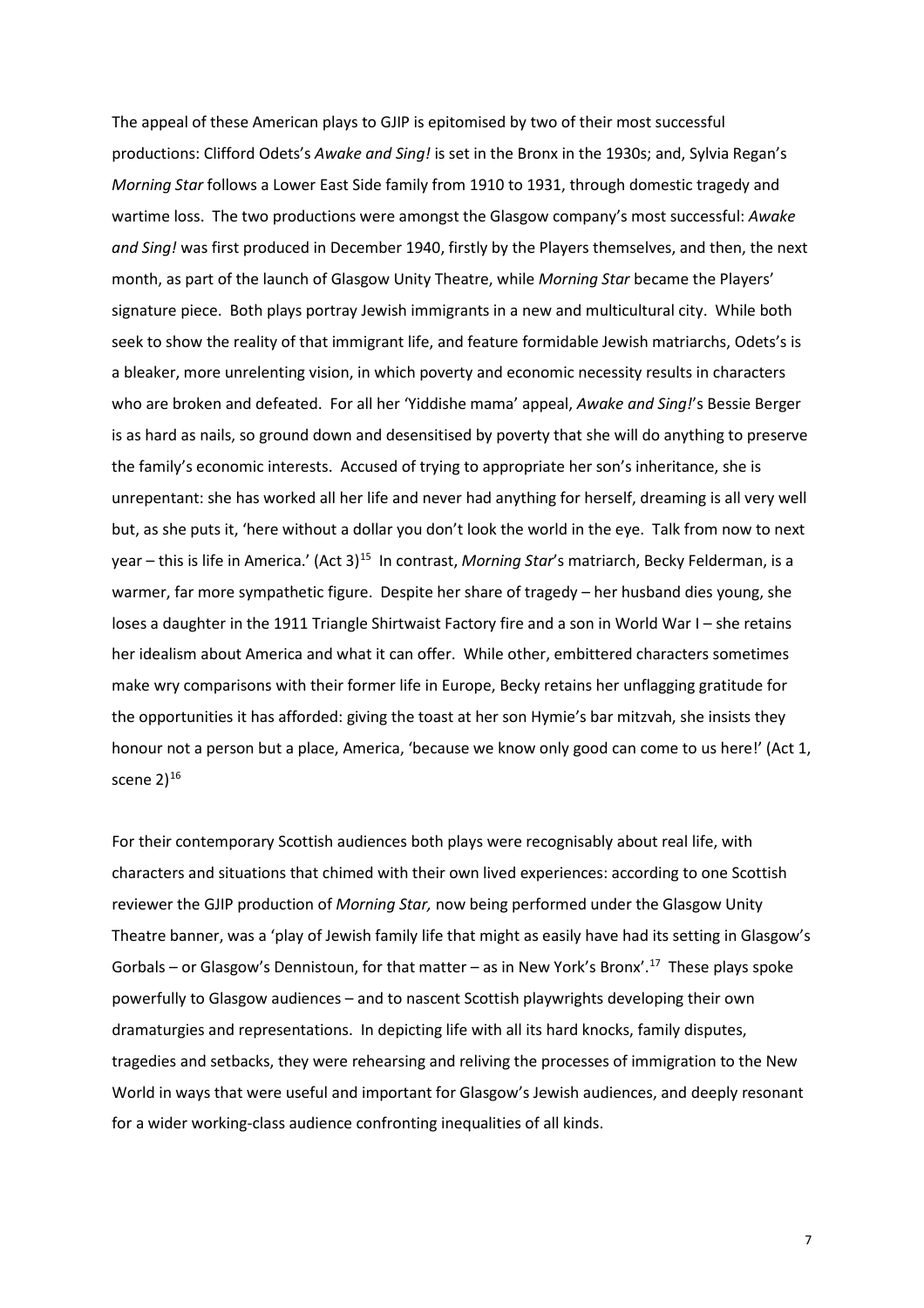But for the Jewish community, in particular, the points of contact were more than thematic, they were also personal, familiar, and immediate. For all that Broadway itself was still exotic, America and New York were not remote or abstract destinations for Glasgow's theatre makers and audiences. Many in Glasgow's Jewish community of new first and second generation immigrants also had family members in America and these family networks were further consolidated through theatre networks: for instance, on the very day that Sylvia Regan received her first letter from Avrom Greenbaum she was phoned by his brother David, a musician living in New York, to arrange a meeting. And, whilst the written correspondence between Regan and Greenbaum flourished, their families too became friends and, over the years, these social ties were strengthened as various members of the Players and their families and friends visiting America called in on or stayed with the Regan-Ellsteins in New York. Underpinning and consolidating these personal connections, the Players' choice of these plays was far from random or coincidental but the result of a determined policy to seek out and secure permission to perform new works by American writers that they knew to be writing about parallel social and cultural experiences. In addition to soliciting Regan's insider perspectives and advice, members also subscribed to an American contemporary theatre magazine, *Theatre Arts*, to keep abreast of the latest theatre developments and were evidently prepared to lobby and negotiate with American agents to secure the rights to stage the new plays they thought would work for them: one of the Players, Samm Hankin, reportedly obtained permission for the group to produce the Scottish premiere of Irwin Shaw's *The Gentle People* when he was visiting New York by going on a local radio station to talk up the success of the Players' productions of *Awake and Sing* and *Morning Star*. [18](#page-19-0) 

These new American plays mirrored the new Scottish drama's thematic concern with the workingclass, urban experience: in terms of a socialist or left world view these American plays have much in common with the new Scottish drama being developed under the aegis of Glasgow Unity Theatre, including Ena Lamont Stewart's *Starched Aprons* (1945) and *Men Should Weep* (1947) and Robert McLeish's *The Gorbals Story* (1946), as well as lesser-known plays such as James Barke's *The Night of the Big Blitz* (1944) and *When the Boys Come Home* (1945) and John Kincaid's *Song of Tomorrow* (1943). But, differently, they also deal directly with the question of integration, of what to expect in making your way in American society, in ways that had a particular immediacy for Scottish Jewish audiences. Part of this involved issues of identity, and the representation of a new Jewish American identity. In this the plays' Jewish identity – written by Jewish writers, describing the experience of Jewish characters, using identifiably Jewish linguistic and performative markers and acknowledging and addressing a Jewish audience – becomes more important, more provocative than their place in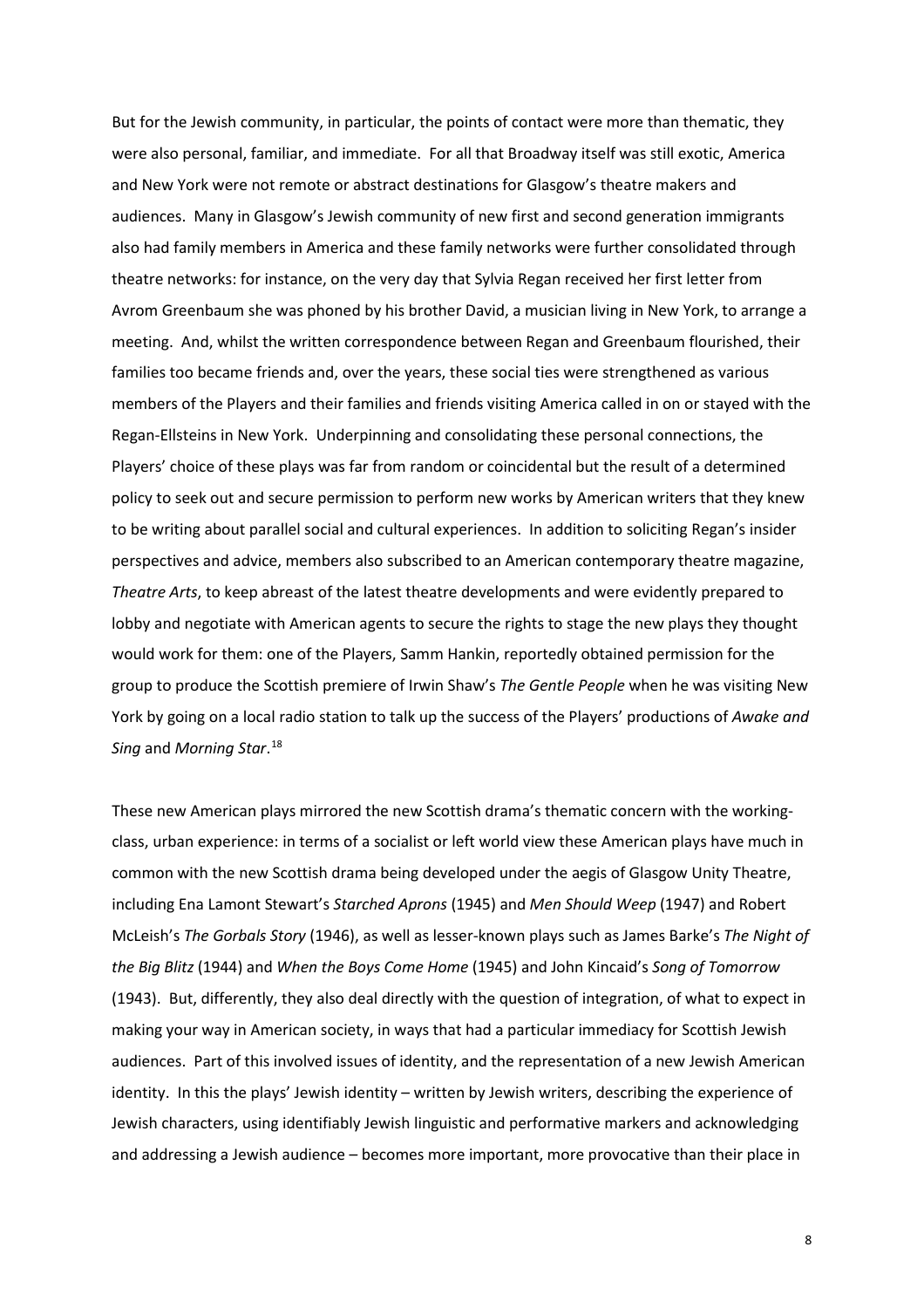broadly-left, working-class identities and representations. For example, one of the key conflicts in *Morning Star* involves the divisive character of Sadie, Becky's daughter, who, following early disappointment and an unhappy marriage, becomes a ruthless, jealous and vindictive businesswoman. In their final scene, Becky orders her daughter never to come to the house again. Greenbaum clearly questioned this uncompromising depiction because one of Regan's surviving letters explained that, for her, the character's purpose was precisely to confront negative images of Jews head on:

my choice of developing Sadie's story – this was not accidental but *deliberate*. [The characters] Esther, Hymie, even Fanny [Becky's other children] are extensions of Mama herself. They are 'good' people. Now, we know what people say of Jews. Need we be reminded that today, more than ever before, anti-Semitic feeling is intense. What do 'they' say about the Jew? That we are hard, grasping, etc. *All* of us receive this label from those who cannot understand that people are people regardless of color, creed, race – I wanted to show a Jewish girl who happened to have some of the qualities all Jews are supposed to have, but this happened to her because of *personal* frustrations, money, power, to compensate her for lack of other things. The first blow, her younger sister gets her man, the rest follows – She gets Harry too late, when she does [get] him he is a disappointment, and she recognises, as well, that he never really belongs to her. This would turn even a stronger woman sour, and it could even happen to a gentile. By justifying Sadie to some extent, perhaps people would realise that this is not necessarily the way Jews behave, but the way human beings behave. Mama, on the other hand, suffers more than Sadie, loses more (Esther, Hymie) but her basic character is stronger, she is never soured, and *this* could even happen to a Jew. No, we are only so bad as the gentile under the same set of circumstances, and the burden of proof that we are 'different' or worse, is on *them*. I guess all I wanted to 'say' in the play is to paint these portraits. [19](#page-19-1)

These plays' view of life in working class America was far from rose-tinted. Part of their diasporic interest lies in pointing out the dangers of American society, which certainly offered opportunities for initiative and advancement through hard work – the 'American dream' – but also encompassed the danger of being exploited by unscrupulous employers, like Sadie, or other predatory elements. So, Irwin Shaw's *The Gentle People*, that GJIP produced in 1948, is set on the New York waterfront and concerns two working men, easy-going characters who are threatened by a gangster who tries to extort their life savings from them. Goff, the gangster, is a bully, a textbook fascist who believes that might is right: 'The superior people make the inferior people work for them. That is the law of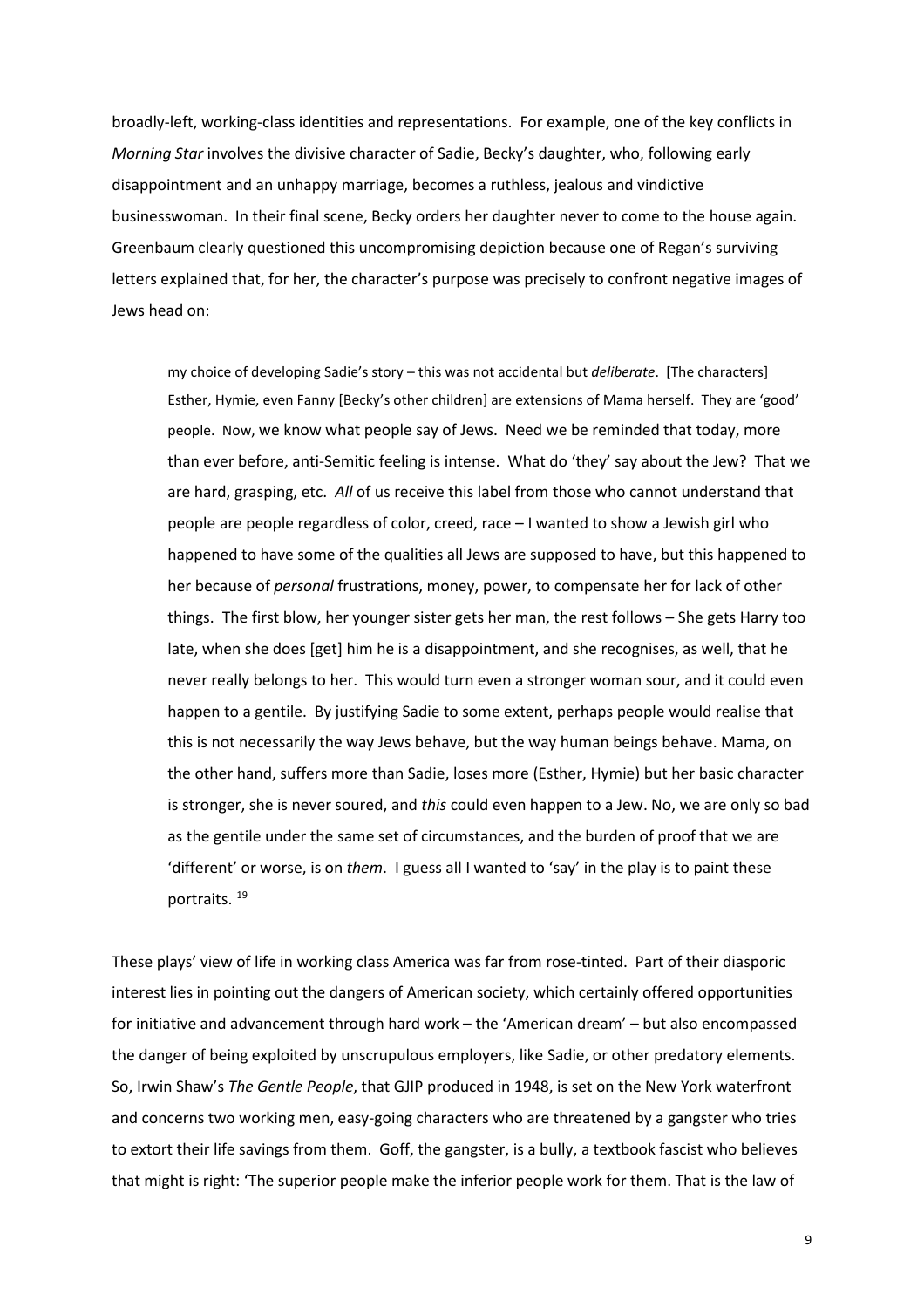nature.' (Act 3, scene 3) But he has learnt this from his life experience 'on the brake-rods and breadlines, in the pool-rooms and beer joints of the big cities of the United States of America' (Act 2, scene 4), a reminder that this society, no less than the old world, contains within it the seeds of fascism.

#### **The Influence of Yiddish Theatre**

While these new American plays had something of an educational function for Scottish Jewish audiences – inspiring them with the idealism that attached to American society, whilst also offering a cautionary warning against abuse by predatory forces – they also appealed to the cultural affinities and shared values of the Jewish diaspora, reinforcing the social and cultural networks beyond the national and economic. Although the Glaswegian company never performed in Yiddish, the parallel popular performance heritage of the Yiddish theatre and Scottish music hall suggests a resonant cultural crossover between the Players and Sylvia Regan's theatre world. As Regan's first letter mentioned, her husband Abe Ellstein had accompanied Molly Picon when she appeared at the Glasgow Empire, and *Morning Star* itself is suffused with references to vaudeville and Tin Pan Alley, for example Becky's daughter Fanny sings in a saloon and marries a struggling songwriter, Irving Tashman. Music in Regan's play has a symbolic role: Irving is emblematic of Becky's faith in the exuberance and optimism, indeed the basic goodness, of American culture, and, for all his brashness, she instantly approves of him. His catchy songs, which are central to *Morning Star*'s sense of period, were written by Ellstein who was one of the leading composers of 'Second Avenue', the shorthand term for New York's thriving Yiddish theatre district, and who composed everything from songs, musicals and operettas to cantorial choral music and opera. While Ellstein and Robert Sour's numbers for the play – 'Under a Painted Smile' and 'We'll Bring the Rue de la Paix! (Back to Old Broadway)' – were pitch-perfect evocations of the popular songs of the period, it was typical of the Jewish Institute Players that their production of *Morning Star* featured its own locally-authored song: 'Lennox Avenue' was composed by multi-talented cast member Harry Hankin, who played the role of Irving Tashman and whose own vaudevillian credentials included appearing in Scottish variety theatre with the hugely popular Glasgow comedian Tommy Morgan.<sup>20</sup> As explored in lots of scholarship about Scottish theatre, the externalised, direct-address performance style of music hall is fully embedded in Scottish dramaturgies and performing traditions, and finds an easy parallel with the popular aspects of Yiddish theatre's stylistic legacy.<sup>[21](#page-19-3)</sup>

Indeed, in addition to this new repertoire, the reputation and influence of New York's Yiddish theatre was formally acknowledged by the Jewish Institute Players in 1952 when Greenbaum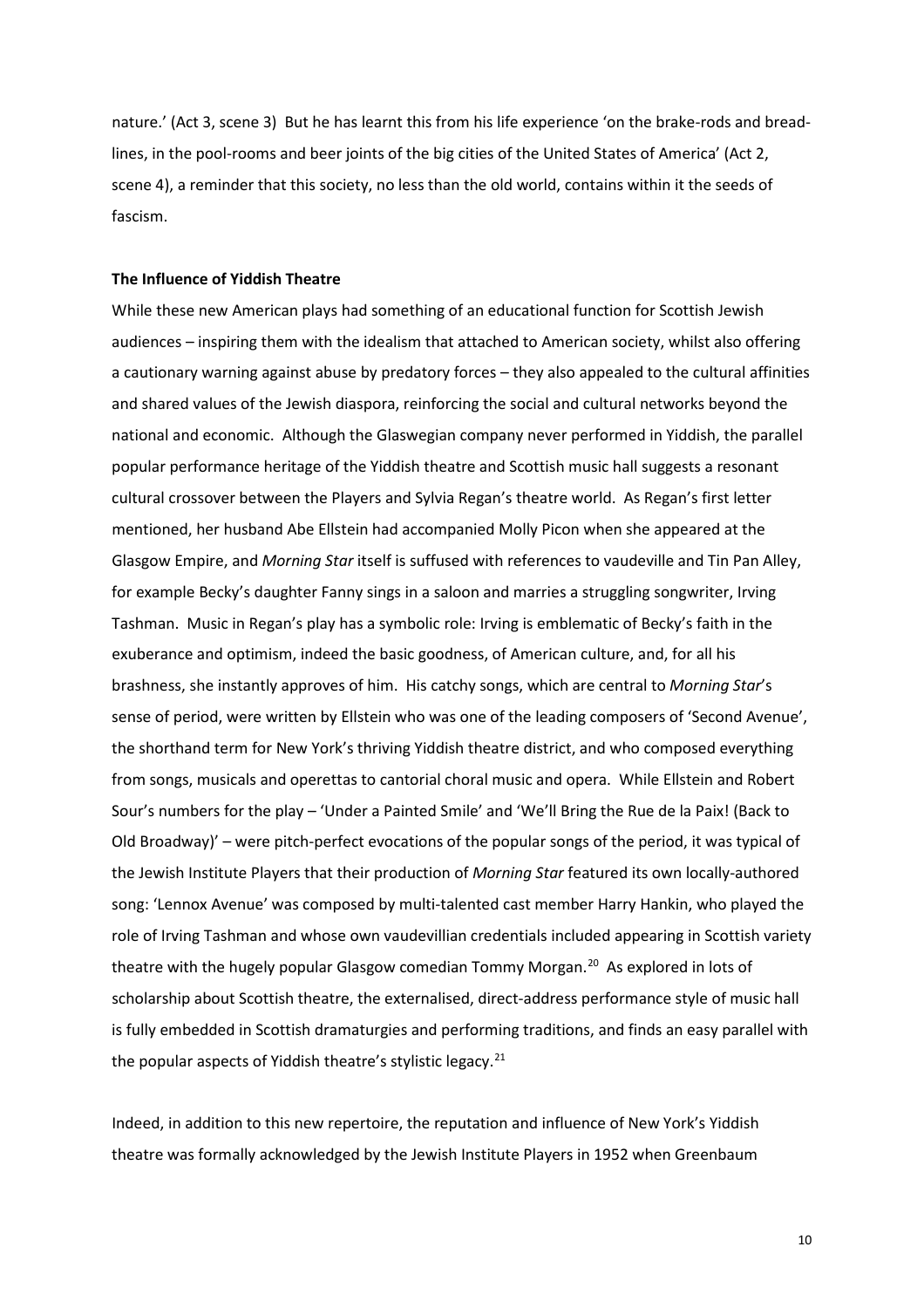produced Hy Kraft's play *Café Crown; or, A Comedy of the Yiddish Theatre*, a bitter sweet elegy to the fading world of Second Avenue. Based on the real-life Café Royale, the famous rendezvous of the Yiddish theatre industry in New York ('to the East Side what Sardi's and the Algonquin are to Broadway', as Kraft describes it<sup>[22](#page-19-4)</sup>), the play concerns the excitement around a great actor-manager, David Cole, who is returning to the stage after five years for his swansong production, *The Modern King Lear*. [23](#page-19-5) The play abounds with sharply comic lines – such as the Yiddish playwright Aaron Toplitz's effusive tribute to Cole: 'Shakespeare for me is the greatest dramatist in the world, and with your improvements, even more so' (Act 3).<sup>[24](#page-19-6)</sup> But the comedy is suffused with the pathos of the knowledge that this is a world that is changing and that the Yiddish theatre belongs to the past. In a poignant final scene, Cole acknowledges that the young actor who would previously have succeeded him in the leading roles must now follow a different future and leave his Yiddish company to take up a film contract. Cole, who has hitherto steadfastly refused to acknowledge a wider contemporary American drama, says:

I may be getting old, but not foolish. How can I deny that Broadway exists, and that fine actors play there? How can I close my eyes to Hollywood and say there is no art and no greatness? This [Yiddish theatre] is my theatre, my language, my audience. What right have I to demand your life and your sacrifice.

He follows with a final exhortation to his young colleague en route to California and, by extension, towards a new identity for the diaspora itself: 'Goodbye Freed', he says, 'you haven't much time, neither have I. Be an honor to your people, be a great American actor.' (Act 3.)

The real-life Café Royale and the fictional Café Crown were heightened meeting places for the Yiddish theatre industry certainly, but within the wider Jewish community were also understood to be a transatlantic hub of sorts – a place where visitors from around the world, even from Glasgow, could bump into a friend or a friend of a friend at the next table. An experience of Regan's from 1946 emphasises the extent to which, even in its final days, the Café Royale remained a meeting place for anyone and everyone in the community, and how effortlessly diasporic networks served to link the old and New Worlds:

Night before last I was at the Café Royal [sic] (the 'hangout' for the Yiddish theatrical profession from time immemorial) and was introduced to a young man… who had arrived in America that same morning, with instructions from Lewis to look me up and say hello. He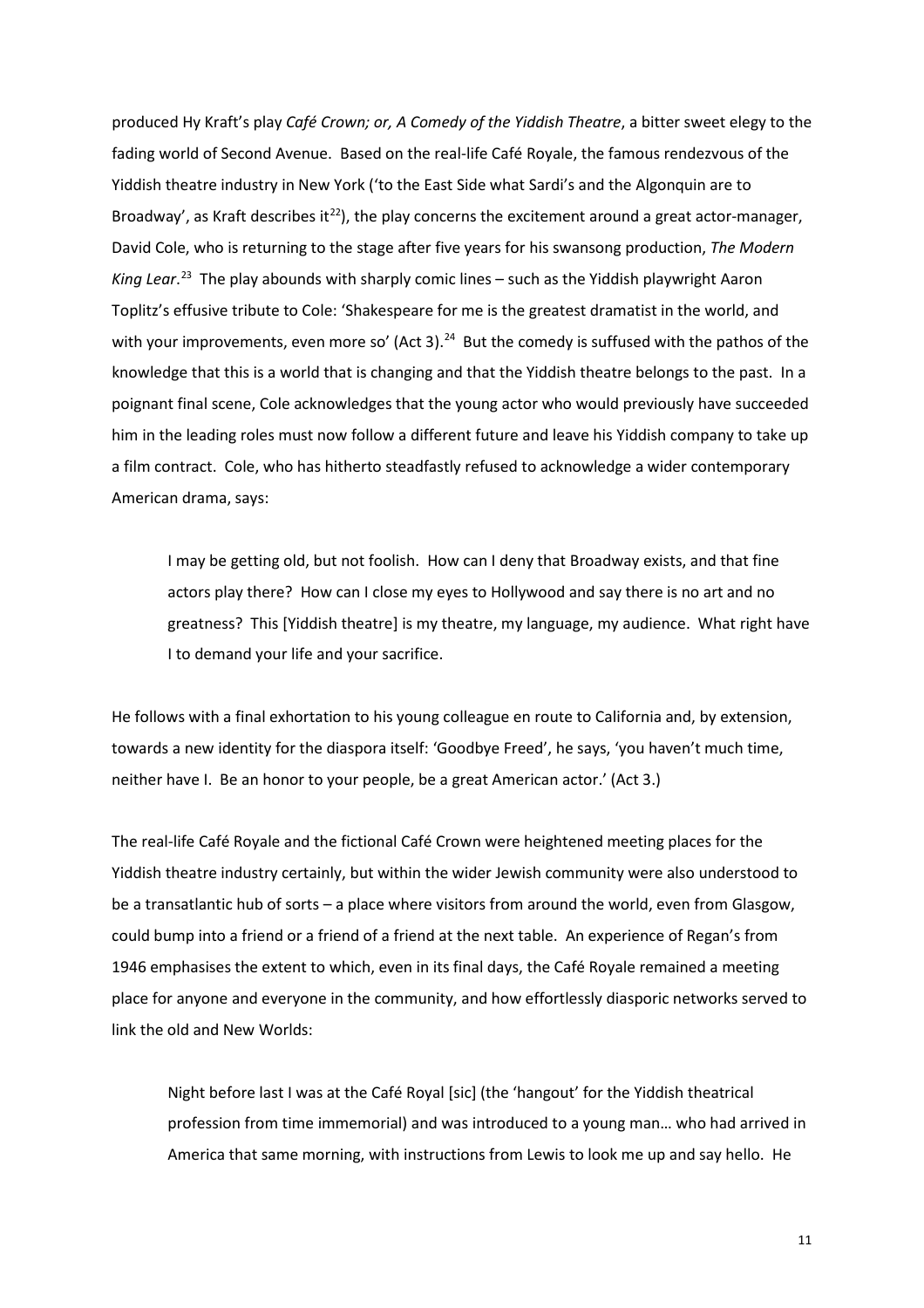was sitting with some cousins of his and expressed his wish to look me up. By one of those amazing coincidences which can only happen in real life, he was overheard by a gentleman at the next table, who said, if you look straight ahead of you, there she is. So, he was brought over to my table and told me of having seen the performance [of *Morning Star*] some ten days or so ago, and I got all the news first hand. I was thrilled pink. Tell David Lewis he's a very charming young man, and again how really gratified I am about everything  $-$ .  $^{25}$  $^{25}$  $^{25}$ 

But, again, these personal networks and connections are reinforced via repertoire and production choices in Scotland – and this Yiddish theatre world is also referenced in another of Sylvia Regan's plays produced by GJIP. *The Fifth Season* is a comedy about the commercial tailoring business which Regan wrote as a vehicle for Menasha Skulnik, the great box office star of the Second Avenue Yiddish theatre. Although Abe Ellstein had written eight Yiddish musicals for him, Skulnik was unknown to mainstream American audiences until he appeared in Regan's play, a farcical comedy about a clothing company trying to secure backing to produce a new collection.<sup>[26](#page-19-8)</sup> The play gave Regan her only Broadway hit and was, again, a great success in its GJIP production in 1955. The ragtrade setting was hugely resonant for the Glasgow Jews: not only did tailoring play a central role in Scottish Jewish culture – Greenbaum himself was a master tailor in his family's bespoke tailoring business – but it only added to the shared resonances of Yiddish theatre and Scottish popular theatre and variety. In the Players' production, the Menasha Skulnik role of Max Pincus was played by Samm Hankin. As a boy in Glasgow Hankin had appeared in talent contests as a 'Hebrew comedian', whilst as a young man he worked in professional variety. He brought the full corresponding *chutzpah* of the Scottish Jewish stage to the part, so successfully on his first outing that he came out of acting retirement to reprise the role in 1969: different but equally authentic.<sup>[27](#page-19-9)</sup>

# **A New Jewish Theatre**

But, the decline of the Yiddish stage – in fact as well as in its fictional representations – was also a metaphor for changes to older patterns of Jewish immigrant life on both sides of the Atlantic. Just as Second Avenue was to disappear so, in Britain, Greenbaum's Jewish world was also changing and dissipating. In Glasgow, the post-war migration of the Jewish community away from the Gorbals – away from the South Portland Street Synagogue – into the suburbs and even away from Scotland to London, to America or to Israel led to the decline and eventual closure of the social and cultural hub that had been the Jewish Institute. Just as the New York plays that had attracted the Players in the 1940s and 1950s told stories of that phase of a Jewish social journey, so these subsequent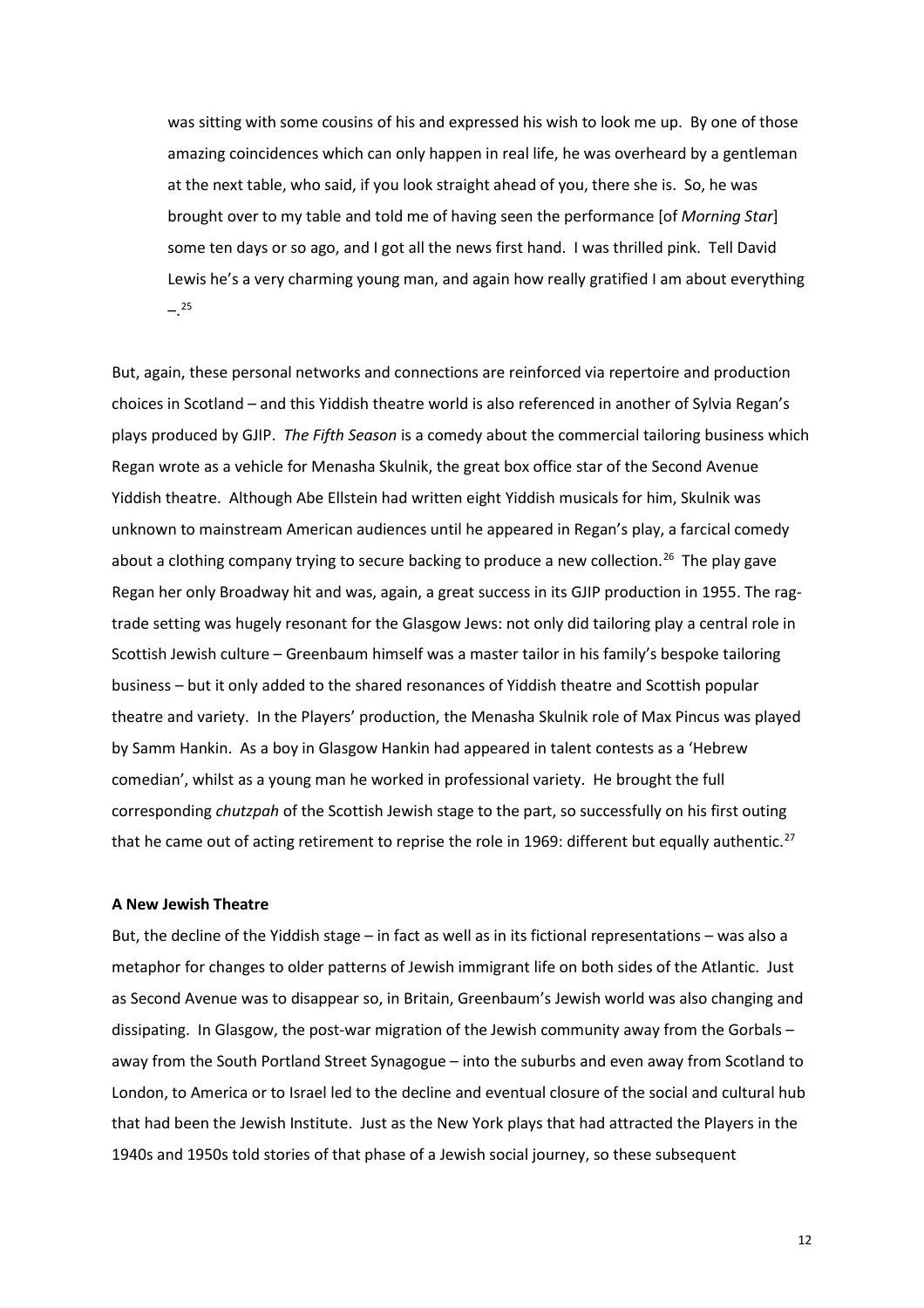disappearances of older patterns of British immigrant communities were echoed in their later productions of plays such as Wolf Mankowitz's *The Bespoke Overcoat* (1954) and Bernard Kops's *The Hamlet of Stepney Green* (1959), premiered in London but quickly produced in Glasgow too.

Depictions of this decline could sometimes prove sensitive, particularly in their shorthand portrayals of Jewish characters, confirming the role of theatre within cultural debates involving the Jewish community. The sensibility that applauded the cohesive, hard-fought-for family values of *Morning Star*, which received a new revival in 1959, balked at Greenbaum's realisation of the characters of Kops's vanishing world of Stepney Green. Several letters to the *Jewish Echo* complained about the GJIP's 1959 production of *The Hamlet of Stepney Green*, one suggesting the play's weakness was compounded by 'a poor production completely lacking in subtlety with, at times a ludicrous emphasis on music-hall postures and vaudeville groupings, especially in the second act. Jewish characters are handled crudely and without sensitivity and are shown as the stereotypes accepted and believed in the non-Jewish world.'<sup>28</sup> This view  $-$  that the production fell back on lazy stereotypes – was reiterated by *The Scotsman*'s critic, T.M. Watson, who felt the problem lay with the play, writing that, 'The author is a Jew, which makes it surprising that he ignores Jewish life for some of his characters and goes to the yiddisher comedian of the music hall stage.<sup>'29</sup> There were several possible explanations for the criticism. One was that Greenbaum had misjudged the production, set in the modern Jewish East-End of London, and its use of the broad reflexive, largerthan-life Jewish archetypes which he felt the play called for. A second possibility, perhaps reinforced by the belief that Glasgow Jewish variety performers, such as Ike Freedman, had already gone a long way towards moving such representations on<sup>30</sup>, was that Greenbaum had consciously sailed close to the wind, assuming that the piece, and his audience, could now take such portrayals in their stride, as part of the community's reclaiming or taking ownership of these depictions. In this reading Greenbaum had not allowed for the response of some sections of the community for whom these were still sensitive issues. In either case, the reason for the vehemence of the reaction was that, for some, the old 'Hebrew' variety stereotype – 'the yiddisher comedian of the music hall stage' as Watson termed it in his review – still carried a raft of negative associations.

And, as we might also say, too soon? The play itself had also provoked strong reactions elsewhere, causing Colin MacInnes to write rebutting a critic's charge that Kops's drama was a 'ghetto' play that was 'blowing on the embers of a fire which went out with the death of Israel Zangwill' by asserting that it did precisely the opposite: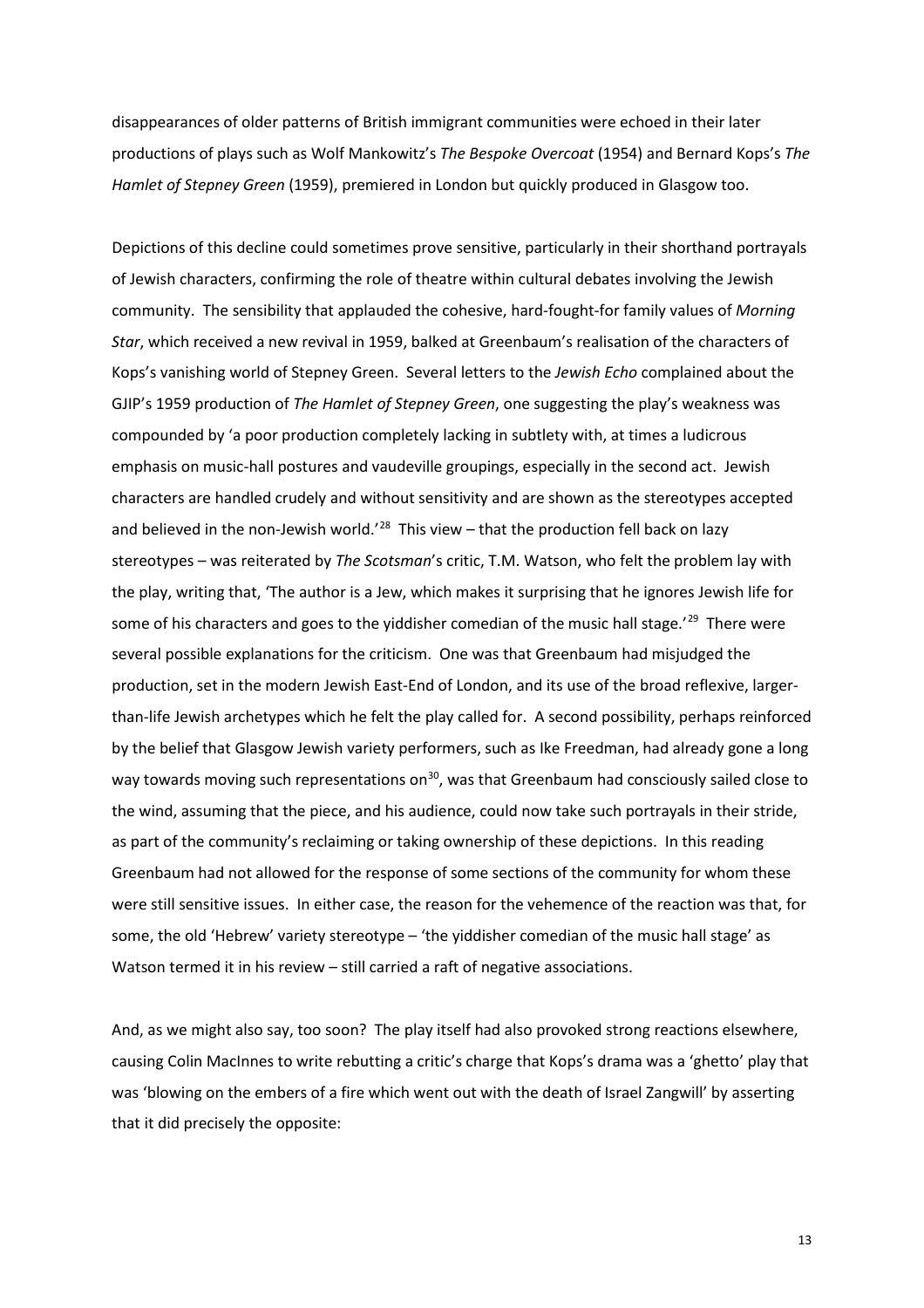*The Hamlet of Stepney Green* is a lament for the bewailing past; a respectful dirge for it, with a tear but with no regret; and a hymn of confident affirmation that young David [the Hamlet protagonist] and his Hava will go out into the *English* world, there to live out their lives as *English* Jews'.[31](#page-20-0)

In Glasgow, the generally positive press reviews of Greenbaum's production, and the balance of the lively correspondence in the letters pages of the *Jewish Echo*, suggests that, for most, the production was a success: a preview article, that reported the cast breaking off from fraught rehearsals at the Institute to consume saveloy sandwiches and glasses of Russian tea, probably got it right in suggesting that Kops's 'was a powerful play which is bound to offend a lot of people'.<sup>[32](#page-20-1)</sup> But the response, and discussion that the play and Greenbaum's production provoked, also demonstrated the role of theatre within such evolving cultural debates, and the continuing vitality of the Jewish Institute Players as a creative force even in the last phase of their existence and reinforces a new narrative about Scottish theatre that connects meaningfully with other non-national cultural debates.

Across this post-war period, Regan's *Morning Star* was the Jewish Institute Players' award-winning signature play and it was presented regularly in several revivals until 1959. In addition, the London production that Regan had agonised over in letters to Greenbaum did also come to pass. Renamed *The Golden Door* (to avoid confusion with Emlyn Williams' similarly titled play *The Morning Star* (1941)) and revised from its original four acts to a three-act version<sup>[33](#page-20-2)</sup>, Regan's play received its British professional premiere in September 1949 in Leicester, before enjoying a 16-week run in London at the Embassy Theatre in Swiss Cottage.<sup>[34](#page-20-3)</sup> The irony, from Greenbaum's perspective, was that the producers were his own Glasgow Unity Theatre, in this instance the short-lived Londonbased professional wing that had by now split away from the Glasgow-based amateur organisation.[35](#page-20-4) The play was directed by his Glasgow Unity co-producer Robert Mitchell and featured a professional cast of London Jewish actors that included Alfie Bass, Leonard Sachs and was led by Lilly Kann, in the role of Becky Felderman, along with the famous Yiddish actor-manager Meier Tzelniker. Acting in his first English-language part, Tzelniker scored a great personal success in the comic role of Aaron Greenspan: the reviewer in *The Stage* found it 'difficult to identify the actor who thrilled us with his Yiddish Shylock' but welcomed to the Anglophone stage 'this great artist'; while *The Scotsman*, under the sub-heading 'Yiddish comedian's success', thought Tzelniker the 'chief joy of the play […] a superbly diverting comedian, as fluent in gesture as he is voluble in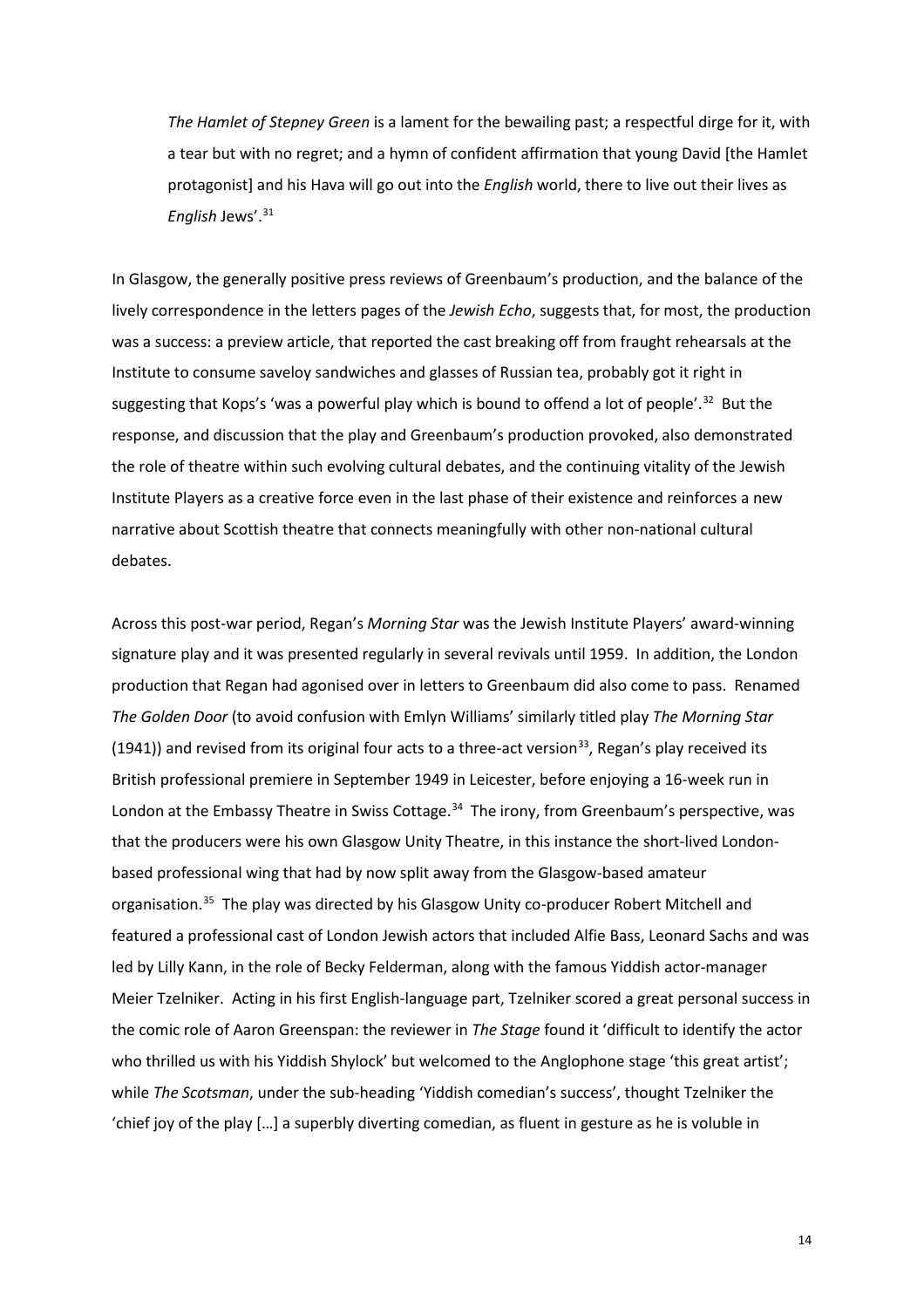speech'.<sup>36</sup> The production toured to Aberdeen, Edinburgh and Glasgow in February 1950, advertised as 'the play that broke all records at London's Embassy Theatre'.<sup>[37](#page-20-6)</sup>

This professional production's success can be seen as part of a wider pattern of post-war cultural convergence. While Bernard Kops was concerned with problematizing Jewish identity, juxtaposing old and new at a time of generational transition for British Jewish communities, *The Golden Door's* success offered an example of Jewish identity and representations being accommodated into the mainstream commercial stage via the theatres of the Howard and Wyndham circuit. In much the same way that Menasha Skulnik's success in *The Fifth Season* had allowed him to transcend the language limitations of Second Avenue to discover a new audience on Broadway, in this production of *The Golden Door* Tzelniker, closely associated with the last permanent Yiddish theatre company in London, the Grand Palais in Commercial Road, enjoyed a major 'crossover' success that enabled him to reach a new mainstream British theatre audience and to launch a career in film and television, albeit at the cost of switching to English language performance.<sup>[38](#page-20-7)</sup> In both cases – the comedian Skulnik moving from Second Avenue to Broadway, and actor Tzelniker moving from the Grand Palais to be cast in a production influenced by the Scottish popular tradition – the Yiddish theatre technique, with its volubility and comic charisma, was carried over into and reframed for English language contexts. We can, perhaps, argue that these cross overs happened and resonated particularly deeply in those places where music hall and other popular theatre traditions were celebrated as especially significant in culturally and/or nationally described traditions. [39](#page-20-8) 

#### **Conclusion**

In the mid-twentieth century, groups of working-class Jewish theatre makers on both sides of the Atlantic forged a connection that was based on the shared values and perspectives of being migrants. In Scotland, this was visible in a series of productions by Jewish immigrants living in Glasgow of plays by American Jewish writers living in New York. The special resonance of the plays' themes, narratives and representations were consolidated by the diasporic networks that linked the Jewish communities in the two countries. The links that developed between Glasgow and New York in the immediate post-war period suggest that this transatlantic link was the culmination – and, in many ways, the logical conclusion – of a studiedly cosmopolitan repertoire which had seen the GJIP progress from plays that processed issues of their Eastern European heritage and history, and the anti-Jewish persecution that had brought them to the UK, through to a fresh perspective on the possibilities for a new future in a New World, that is the purpose of their post-war American programme.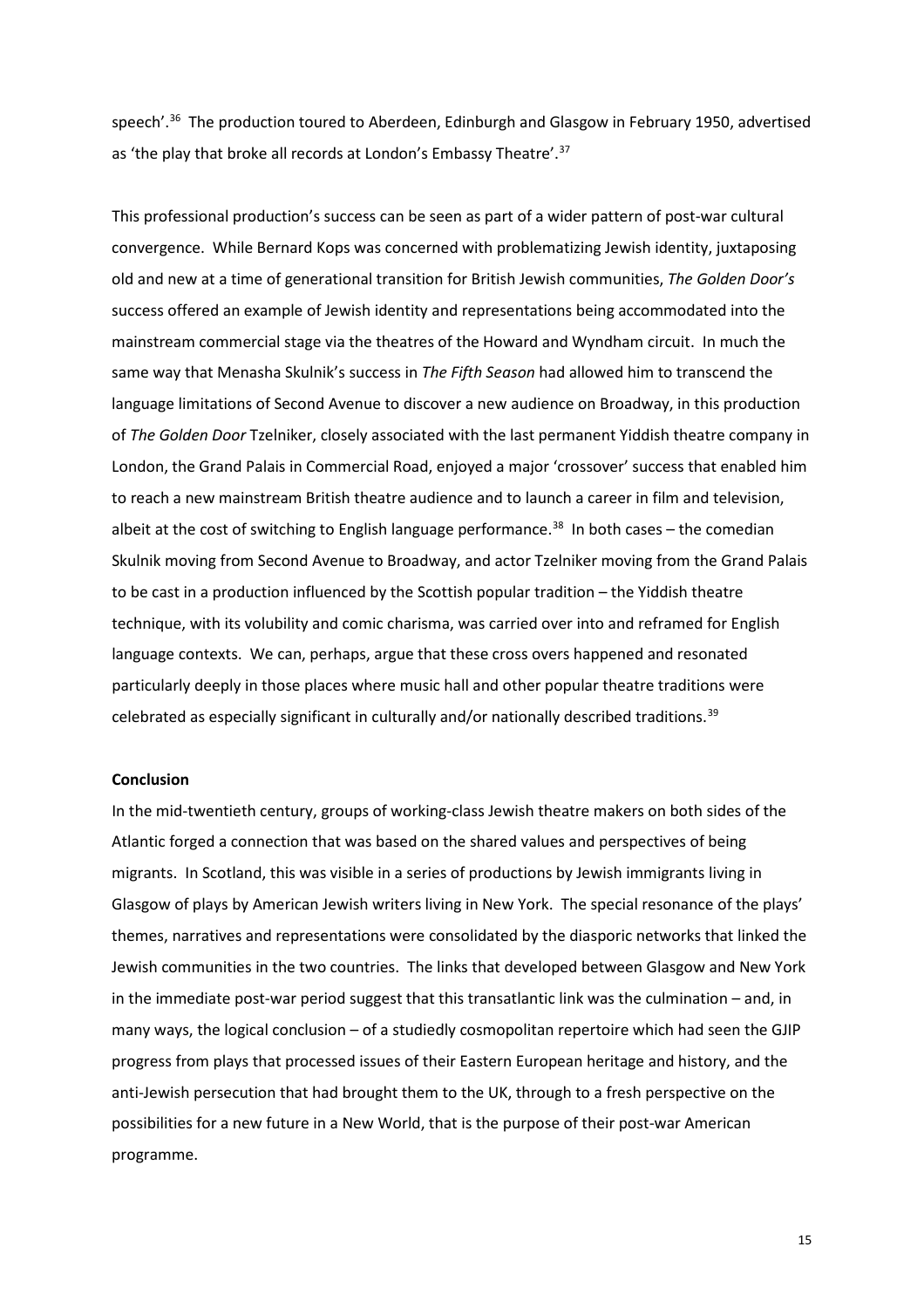In her letters, Sylvia Regan described her theatre-making friends from Glasgow as her 'mispocha', a Yiddish word for an extended family that captures something of the particular warmth of these transatlantic relationship: 'It's the word you use in your letter and the very word I used to Hilda and Sam [Hankin] when they were here, for indeed that is how I feel about all of you in far-off Glasgow'.[40](#page-20-9) But Greenbaum and the GJIP's dialogue with American theatre went beyond the correspondence of Greenbaum and Regan, important though that was. The GJIP engaged in a dialogue with American writers through their theatre making, by staging their representations of Jewish identity in their work and by finding parallels with their own experiences in the stories and descriptions of what life is like for immigrants in America.

The GJIP not only engaged with American Jewish plays for their progressive ideas, and the sense of optimism and aspiration they seemed to embody in the post-war period, but also out of a real sense of shared community that came through their links to the American Jewish diaspora – a network of friendships and family ties that shrank the distance between the Old and the New Worlds and gave added resonance to the themes of American Jewish writers – the shared experiences of immigrant life, the practical reality of an urban working-class culture, of what was needed to get on in society, and the ways that shifting cultures were leading to the falling away of the older Yiddish world. Looking back to a repertoire of mainland Europe and forward to these new plays of a new America, developing their own original dramas and producing bold versions of new plays from the London theatre scene, the cultural outlook of Scotland's Jewish theatre makers in the 1940s and 50s was cosmopolitan, comprising the total sum of their multiple identities: as first or second generation immigrants from eastern Europe; as Scots, the products of their upbringing in urban Glasgow; and, open too to the prospect of a new life in Israel or in America. But it was a particular affinity with work by new American Jewish playwrights, which really blossomed after the war, that resonated most strongly with Glasgow audiences and the city's nascent theatre makers. The increasing transatlantic influence in the late 1940s was the final, culminating phase of GJIP cosmopolitanism, which had seen their repertoire progress from plays that celebrated their Jewish history and heritage in Europe, through explorations of the present-day role of immigrants in modern British and Scottish society, to the progressive new voices of American Jewish writers, whose depictions of the roles of immigrants offered the prospect of a new life in a country and society which had, after all, been built by immigrants.

## **A Coda to the Correspondence**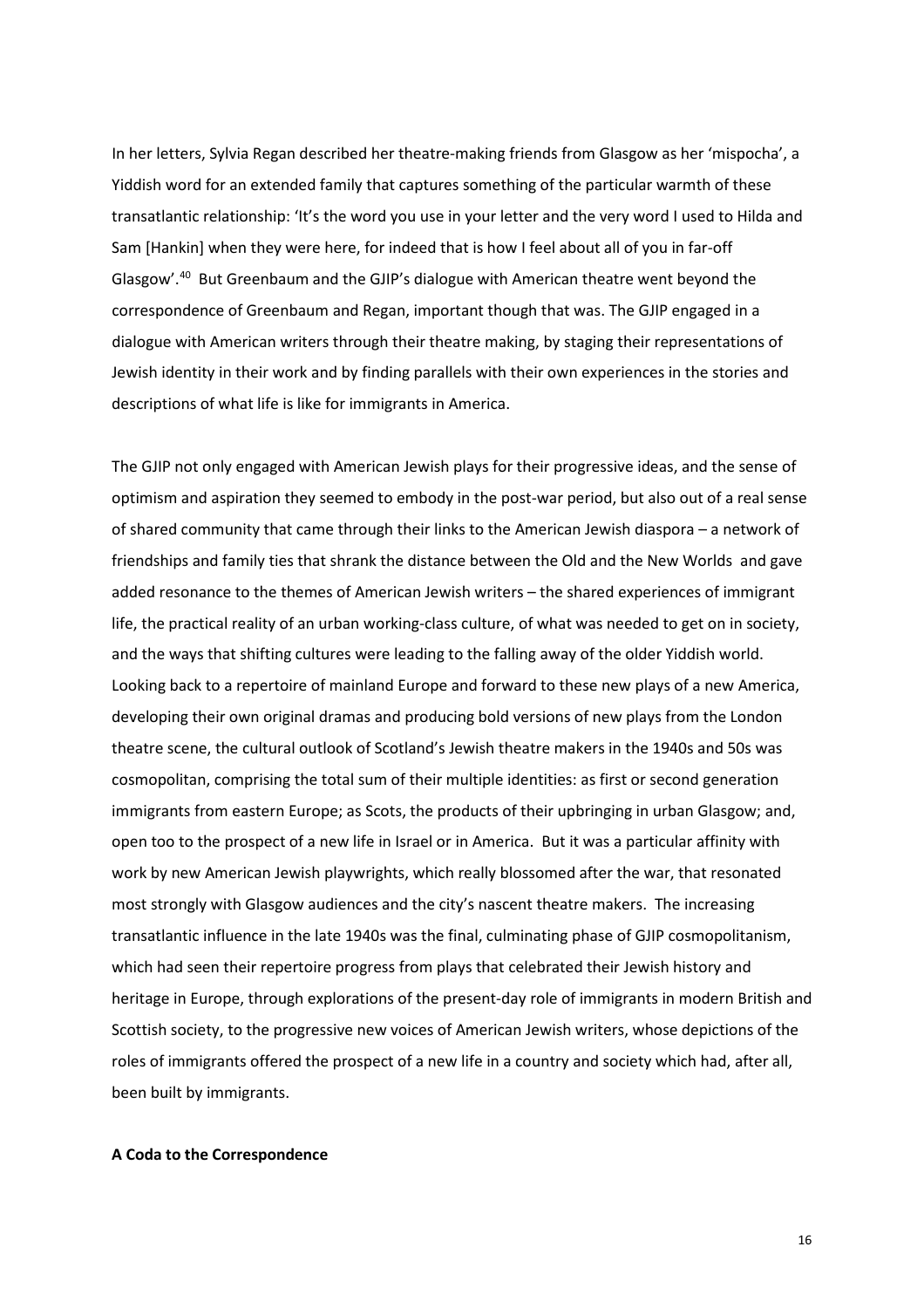Finally, after years of correspondence, Avrom Greenbaum and Sylvia Regan met in person in 1953, when Regan visited Britain and travelled to Glasgow, where she was feted by the members of the Jewish Institute Players.<sup>[41](#page-20-10)</sup>

<span id="page-17-0"></span>Research towards this essay was supported by a grant from the Royal Philosophical Society of Glasgow. <sup>1</sup> Letter from Sylvia Regan to David Lewis, 6 December 1945, Scottish Theatre Archive (STA), Glasgow University Library, STA A.j. Box 7/5.

 $\overline{a}$ 

<span id="page-17-1"></span><sup>2</sup> See Douglas Allen, 'Culture and the Scottish labour movement', *Journal of the Scottish Labour History Society*, 14 (May 1980), pp. 30–9; and 'Glasgow Workers' Theatre Group and the methodology of theatre studies', *Theatre Quarterly*, 9.36 (1980), pp. 45–54; Bill Findlay, ed., *Scottish People's Theatre: Plays by Glasgow Unity* (Glasgow: Association of Scottish Literary Studies 2008); John Hill, 'Towards a Scottish people's theatre: the rise and fall of Glasgow Unity', *Theatre Quarterly*, 7.27 (1977), pp. 61–70; 'Glasgow Unity Theatre: the search for a "Scottish People's Theatre"', *New Edinburgh Review*, 40 (1978), pp. 27–31; and '"Scotland doesnae mean much tae Glesca": some notes on *The Gorbals Story*', in Colin McArthur (ed.), *Scotch Reels: Scotland in Cinema and Television* (London: BFI, 1982), pp. 100–11; Linda Mackenney, *The Activities of Popular Dramatists and Drama Groups in Scotland, 1900-1952* (Lewiston, NY, Queenston, Ont., Lampeter, UK: Edwin Mellen Press, 2000); and, Adrienne Scullion, 'Glasgow Unity Theatre: the necessary contradictions of Scottish political theatre', *Twentieth Century British History* 13.3 (2002), pp. 215–52.

<span id="page-17-2"></span><sup>3</sup> The Scottish Community Drama Association coordinated the amateur drama competitions that were such a vital element of Scotland's theatre culture in the mid-twentieth-century. In its mid-century heyday, its cultural project and values were equivalent to those of the British Drama League.

<span id="page-17-3"></span><sup>4</sup> J.W. Marriott, ed., *The Best One-Act Plays of 1937* (London: G.G. Harrap, 1938)*.*

<span id="page-17-4"></span><sup>5</sup> The letters from Sylvia Regan to Avrom Greenbaum are part of a wider archive of paper-based materials relating to the Glasgow Jewish Institute Players held as part of the Scottish Theatre Archive (STA) in University of Glasgow Library, Special Collections (STA A.j.-A.p.).

<span id="page-17-6"></span><span id="page-17-5"></span><sup>6</sup> Letters from Regan to Greenbaum, 29 September 1947 and 16 March 1947 respectively (STA A.j. Box 7/5).  $7$  This comment comes in a letter in which Regan responds to a series of points Greenbaum has raised regarding *Morning Star's* structure and ideas for possible cuts to reduce its length. Supplying draft dialogue sections incorporating some of his suggestions, Regan's letter includes discussion of characters and defence of her approach to the Fanny/Irving relationship. Letter from Regan to Greenbaum, 14 December 1946 (STA A.j. Box 7/5).

<span id="page-17-7"></span><sup>8</sup> Letter from Regan to Greenbaum, 11 March [1946?] (STA A.j. Box 7/5).

<span id="page-17-8"></span><sup>9</sup> Letter from Regan to Greenbaum, 29 July 1949 (STA A.j. Box 7/5).

<span id="page-17-9"></span><sup>10</sup> For a brief introduction to Schuster's career, see Jackie McGlone, 'Forever young and maternally yours', *Glasgow Herald* 12 December 1992,

<http://www.heraldscotland.com/news/12590021.Forever\_young\_and\_maternally\_yours/>. Schuster also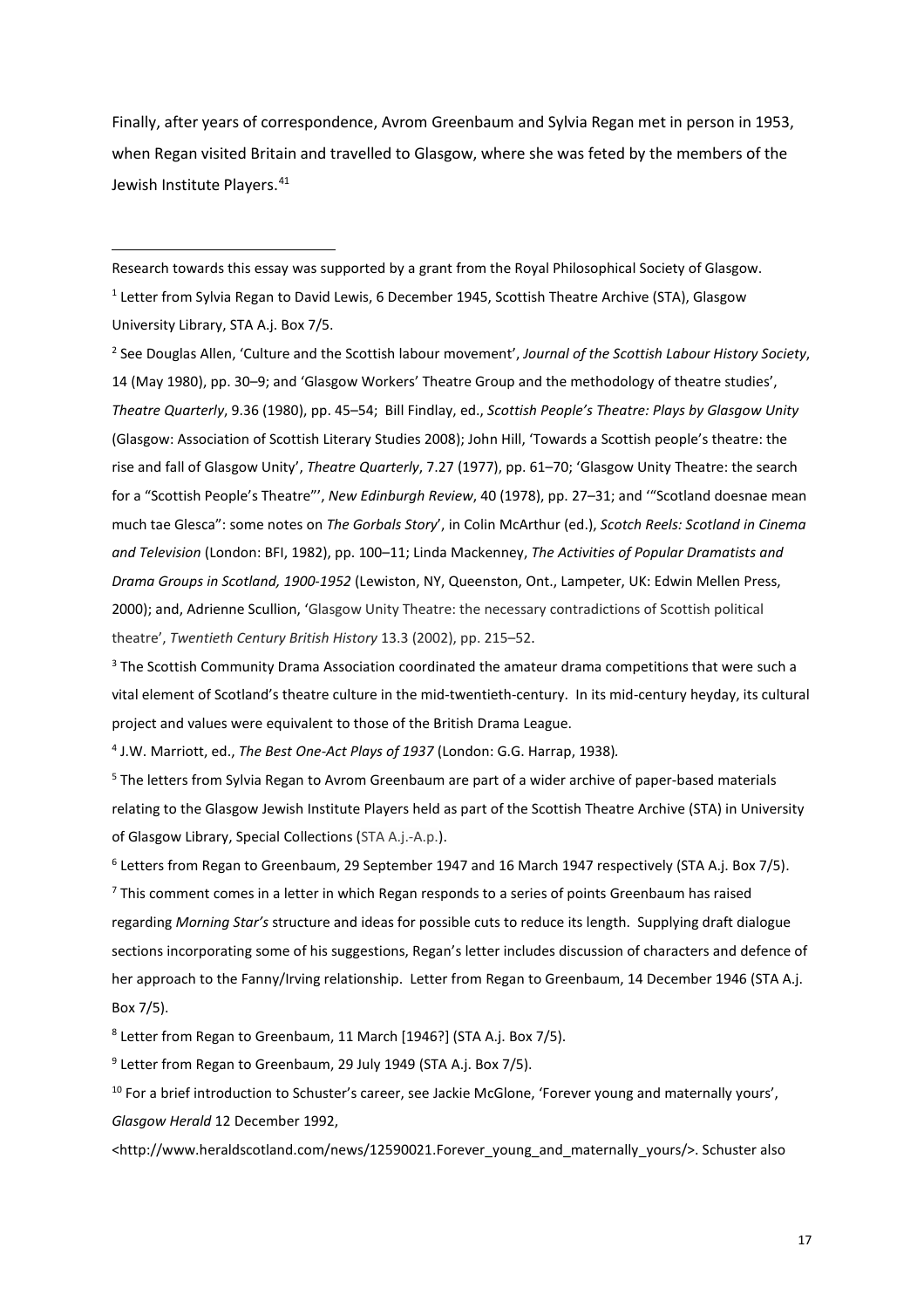$\overline{a}$ wrote and presented a video documentary *A Short History of the Glasgow Jewish Institute Players* (Scottish Jewish Archives Centre Audio Visual Library, VID-DVD-0020, 1996).

<span id="page-18-0"></span><sup>11</sup> Glasgow Unity Theatre brought together the Clarion Players, the Glasgow Corporation Transport Players, the Glasgow Players (an evolution of the Scottish College Players), Glasgow Workers' Theatre Group and the Glasgow Jewish Institute Players. The three founding directors were Donald McBean, Robert Mitchell and Greenbaum.

<span id="page-18-1"></span><sup>12</sup> *The Battle of the Warsaw Ghetto* was a section, episode 3, of Hecht's *We Will Never Die*, a huge memorial pageant dedicated to the two million Jewish dead of Europe staged at Madison Square Gardens, New York, on 9 March 1943. Directed by Moss Hart, with music by Kurt Weill, the all-star cast of narrators included Paul Muni, Edward G Robinson and Claude Raines. See STA A.k.36.

| 1939 | Clifford Odets, Till the Day I Die [one act drama]                            |
|------|-------------------------------------------------------------------------------|
| 1940 | Clifford Odets, Awake and Sing!*                                              |
| 1942 | Fay Elhert, The Undercurrent [one act]                                        |
| 1944 | Ben Hecht, Battle of the Warsaw Ghetto [one act                               |
| 1945 | Sylvia Regan, Morning Star* (billed as 'For the first time in Great Britain') |
| 1946 | Clifford Odets, Rocket to the Moon*                                           |
|      | Arthur Laurents, Home of the Brave (billed as European premiere)              |
| 1948 | Irwin Shaw, The Gentle People,                                                |
|      | Norman Krasna, Dear Ruth                                                      |
|      | Tennessee Williams, The Long Goodbye [one act] (billed as 'First              |
|      | performance in Europe')                                                       |
|      | Thornton Wilder, Love and How to Cure It [one act]                            |
| 1950 | Elma Ehrlich Levinger, The Tenth Man [one act drama]                          |
| 1951 | Hy Kraft, Cafe Crown                                                          |
| 1953 | Arthur Miller, All My Sons (billed as 'For the first time in Scotland')       |
| 1954 | Armand L. Zimmermann, The Dream [one act]                                     |
| 1955 | Clifford Odets, Winter Journey (UK title for The Country Girl)                |
|      | Sylvia Regan, The Fifth Season                                                |
| 1956 | Tennessee Williams, The Glass Menagerie                                       |
| 1957 | Arthur Miller, Death of a Salesman                                            |
|      | Caroline Francke, Father of the Bride                                         |
| 1959 | Sylvia Regan, Morning Star                                                    |

<span id="page-18-2"></span><sup>13</sup> The new American plays presented by GJIP were:

\*Plays presented through Glasgow Unity Theatre.

<span id="page-18-3"></span><sup>14</sup> Ellen Schiff, 'Introduction', *Awake and Singing! Six Great American Jewish Plays* (Second edition; New York: Applause, 2004), p. 18.

<span id="page-18-4"></span><sup>15</sup> Clifford Odets, *Awake and Sing*, in Odets, *Waiting for Lefty and Other Plays* (New York: Grove Press,

[1993?]), p. 95.

<span id="page-18-5"></span><sup>16</sup> Regan, *Morning Star*, in Schiff (ed.), *Awake and Singing!* (2004), p. 277.

<span id="page-18-6"></span><sup>17</sup> Cutting, *Evening Times,* 7 December 1945: Scottish Jewish Archives Centre, Box CUL.AGP0003.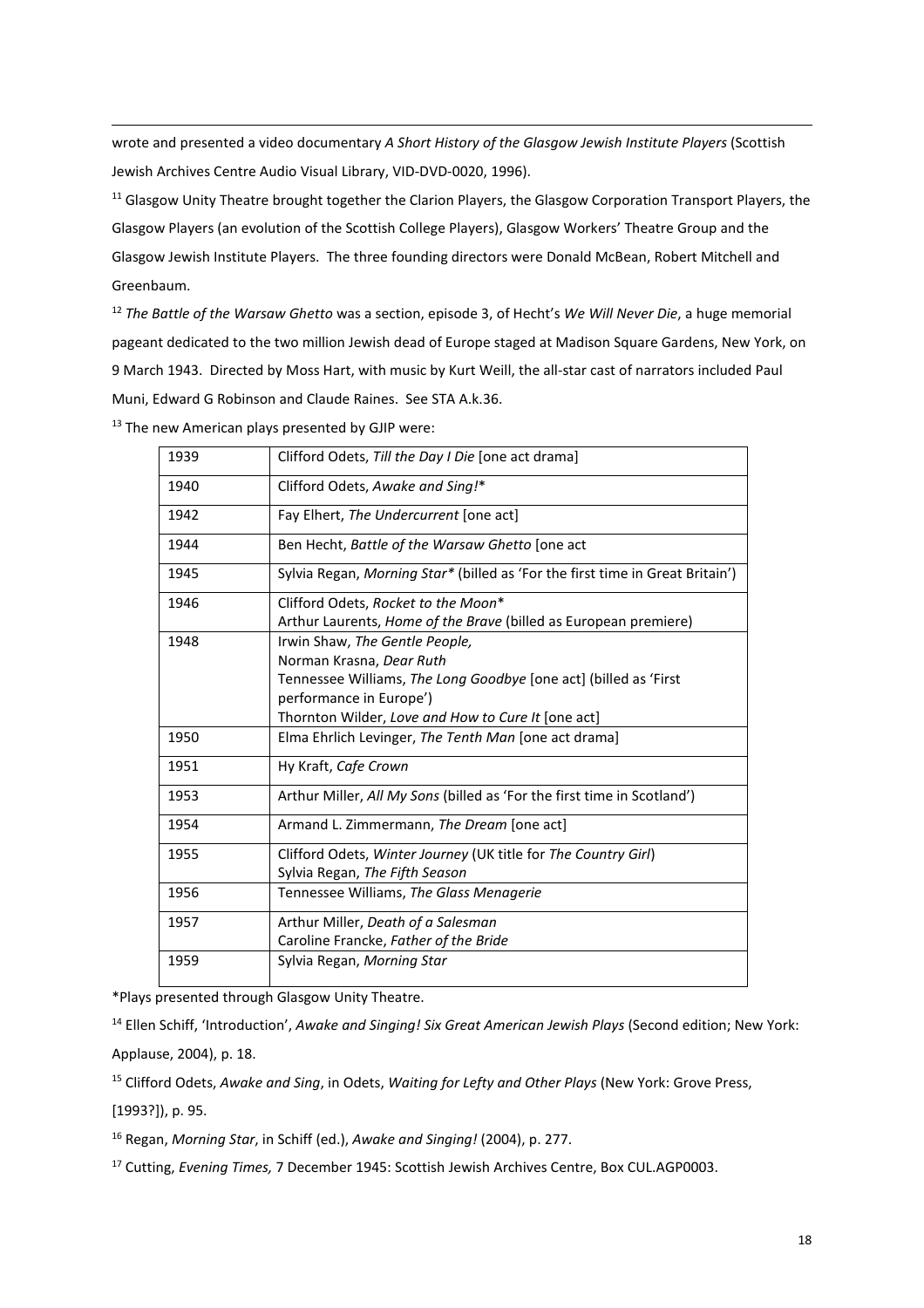<span id="page-19-0"></span><sup>18</sup> Unidentified press cutting, 'Curtain rises on this play after a two-year struggle': Scottish Jewish Archives Centre, Box CUL.AGP0003.

<span id="page-19-1"></span><sup>19</sup> Letter from Regan to Greenbaum, 28 December 1945: STA A.j. Box 7/5.

<span id="page-19-2"></span><sup>20</sup> *Morning Star* programme: STA A.r. Box 11/15.

 $\overline{a}$ 

<span id="page-19-3"></span> $21$  For example: Alasdair Cameron, 'How popular is popular? Some thoughts on the definitions of Scottish theatre traditions', *Chapman*, 46 (1986–7), 31-4; Maria DiCenzo, *The Politics of Alternative Theatre in Britain, 1968–1990: The Case of 7:84 (Scotland)* (Cambridge: Cambridge University Press, 1996); Paul Maloney, *Scotland and the Music Hall, 1850-1914* (Manchester: Manchester University Press, 2003); Randall Stevenson, 'Scottish theatre, 1950-1980', *The History of Scottish Literature, Volume 4: The Twentieth Century* ed. Cairns Craig (Aberdeen: Aberdeen University Press, 1987), pp. 349-67.

<span id="page-19-4"></span><sup>22</sup> Kraft's description in his notes to the play continues: 'It [Café Crown] is the meeting and eating place for the Yiddish actors and actresses; the last cultural rendezvous of the Jewish American, the country store of New York's ghetto'. Playscript of *Café Crown*: STA A.k. 14, p. 1.

<span id="page-19-5"></span><sup>23</sup> While David Cole was widely assumed to be based on Joseph Adler, Kraft later admitted that Lester Freed, the young American-born Yiddish theatre actor, was based on Paul Muni, the well-known film actor who had begun his career on the Yiddish stage and as a boy had performed in Yiddish theatre in London. Hy Kraft, *On My Way To The Theater* (New York, London: Macmillan, 1972), p. 113.

<span id="page-19-6"></span><sup>24</sup> Prompt copy and playscript of *Café Crown*: STA A.k. 13 and STA A.k. 14, p.76.

<span id="page-19-7"></span><sup>25</sup> Letter from Regan to Greenbaum, 14 December 1946: STA A.j. Box 7/5.

<span id="page-19-8"></span> $26$  As a young woman, Regan had worked part-time in a New York garment factory:

cutting loose threads off the finished coats and suits […] I was introduced to the world of *The Fifth Season*. The models, the buyers, the salesmen, the production men, the shoestringers and the big shots. A world full of color, of warmth and vitality. Is Seventh Avenue so different from Schubert Alley? Even the vocabulary is the same. A good garment has a long run and there are always buyers for the right merchandise.

Sylvia Regan, 'Suited to the season and tailor-made for a star', *Theatre Arts* (July 1954), pp. 32-3.

<span id="page-19-9"></span><sup>27</sup> Following Greenbaum's death in 1963, the Players were renamed in his honour. Material on the successor group, the Avrom Greenbaum Players (1963-c. late 1980s), is held by the Scottish Jewish Archives Centre in Glasgow.

<span id="page-19-11"></span><span id="page-19-10"></span><sup>28</sup> Letter from Charles S. Lewis, *Jewish Echo*, 4 December 1959: cuttings of letters to the *Jewish Echo* regarding *The Hamlet of Stepney Green*, 4, 11, 18, 20, 25 December 1959: Scottish Jewish Archives Centre, Box GUL AGP. <sup>29</sup> Watson, himself a well-known popular dramatist, was mystified by the play's whimsically updated Shakespearean premise, but otherwise found much to admire in the writing's 'beautiful character drawing', which he celebrated as 'the real thing'. T.M. Watson, 'You can rely on the Jews', *The Scotsman,* 3 December 1959: Scottish Jewish Archives Centre, Box GUL AGP.

<span id="page-19-12"></span><sup>30</sup> Paul Maloney, 'Wha's like us? Ethnic representation in music hall and popular theatre and the remaking of urban Scottish society', in *From Tartan to Tartanry: Scottish Culture, History and Myth* ed. Ian Brown (Edinburgh*,* Edinburgh University Press, 2010), pp. 129-50.